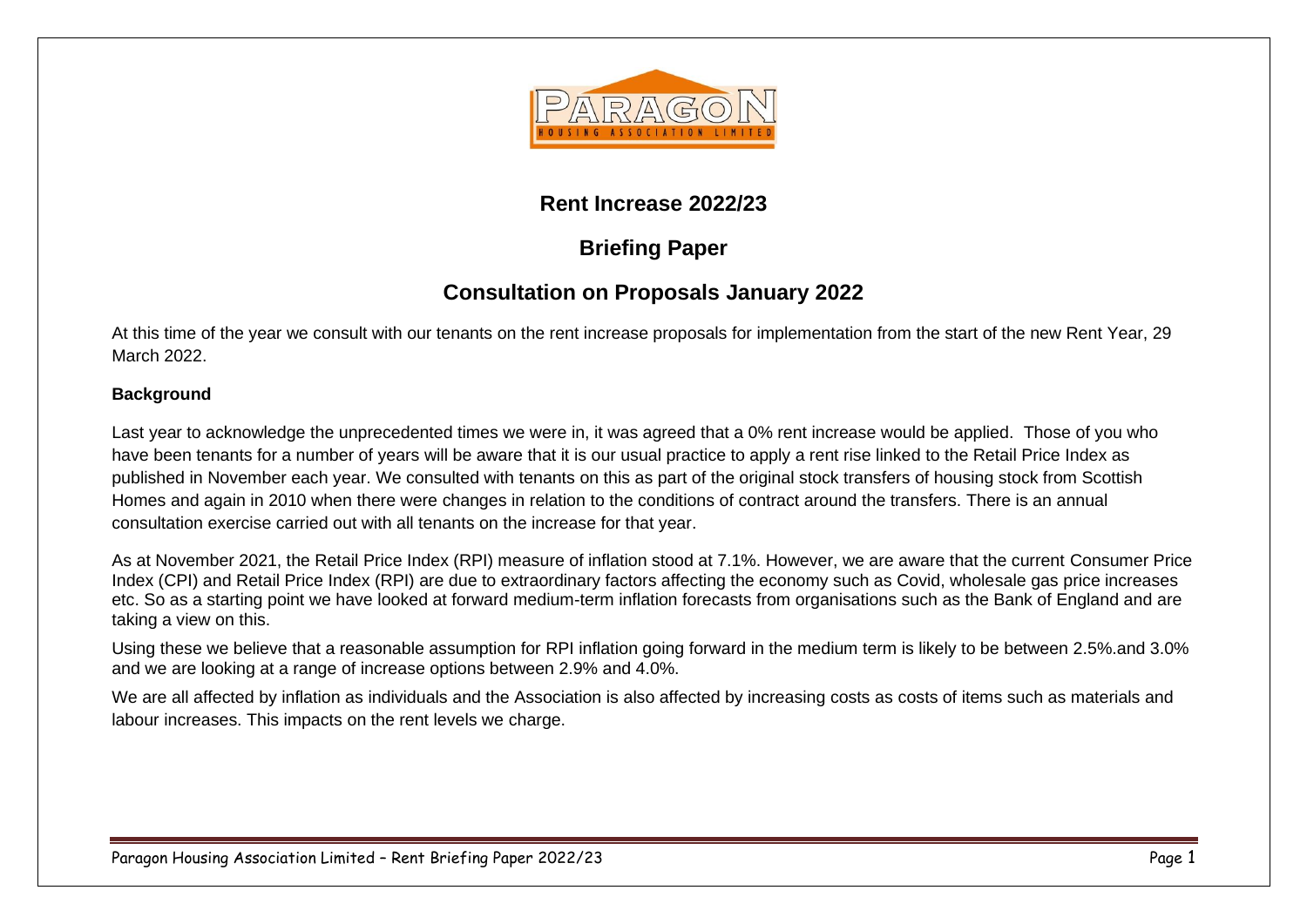There are some exceptions to the normal increase formula, for example where properties are newly built and in an estate jointly developed with a partner, we normally have a rent increase in the first two years that keep rents in line for all tenants in the estate.

The feedback from all our exercises and annual reviews to date are that that those tenants responding broadly agreed with this approach. We continue to use this approach.



#### **Annual Rent Increase Consultation Process**

Back in 2018/19 we introduced some new ways to consult with tenants and we found that we got a better level of response than previously. The changes included a telephone survey together with a paper survey and publishing a Rent Special Newsletter after the decision was made on the rent increase to be applied so we could explain how the level was decided. This year we are having to review again how we consult taking into account the continuing restrictions on face to face activities bought about by the Covid - here is the Consultation Process for the 2022/23 Rent Increase Proposals

#### **What's Happening For 2022/23?**

- Newsletter and Survey sent to all tenants
- Rent Briefing posted on line and posted to those who request a paper copy- available from  $7<sup>th</sup>$  January 2022
- E mail Survey issued to those tenants where we have an email address
- Telephone Survey between 6<sup>th</sup> and 14<sup>th</sup> January 2022
- Rent Focus Group Zoom meeting on Wed 12<sup>th</sup> January 2022 at 10:30 am
- Facebook Video summarising the main issues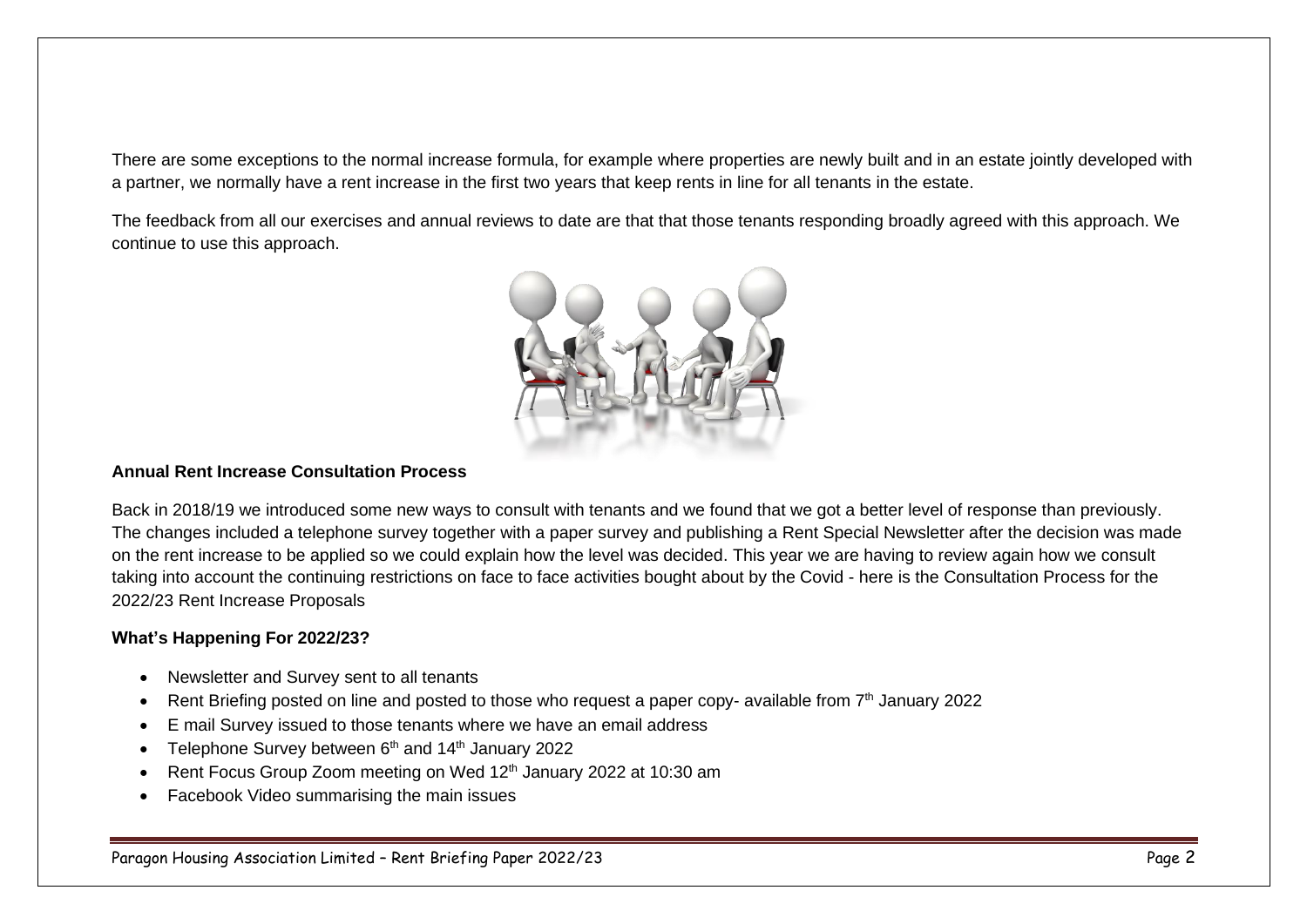- Facebook sessions from Tuesday  $11<sup>th</sup>$  January 2022
- On request evening telephone call back service running between 10<sup>th</sup> to14<sup>th</sup> January 2022
- All feedback to be with us by Friday 14<sup>th</sup> January 2022
- If any of the above options are not suitable for you, please get in touch and we will do our best to help. We can offer out of business hours contacts too.

Results of the consultation exercise will be fed back to the Management Committee to allow them to decide on the increase to be applied.

#### **Rent Increase Proposals**

Through looking at detailed financial plans which are set up to ensure that the organisation can meet its commitments and is financially healthy over the short and longer term, the current view is that we should look at a range of potential options. Our Finance Staff are looking at the impact of these and we are looking for your views. Then we can make a decision on the basis of a balance of tenant views and the factors we need to take account of to ensure that we can continue to deliver services, invest in homes and be financially stable.

We have produced this paper to try and explain how we set rent increases. We know that you will have questions and views on this so we have tried to pull together the answers to some questions you may have. We also explain how you can make your views known to us or find out more. **These are complex matters and there is no simple way to communicate all the issues. We hope that this briefing note provides you with some useful information and don't be afraid to ask us if you need any further explanation.**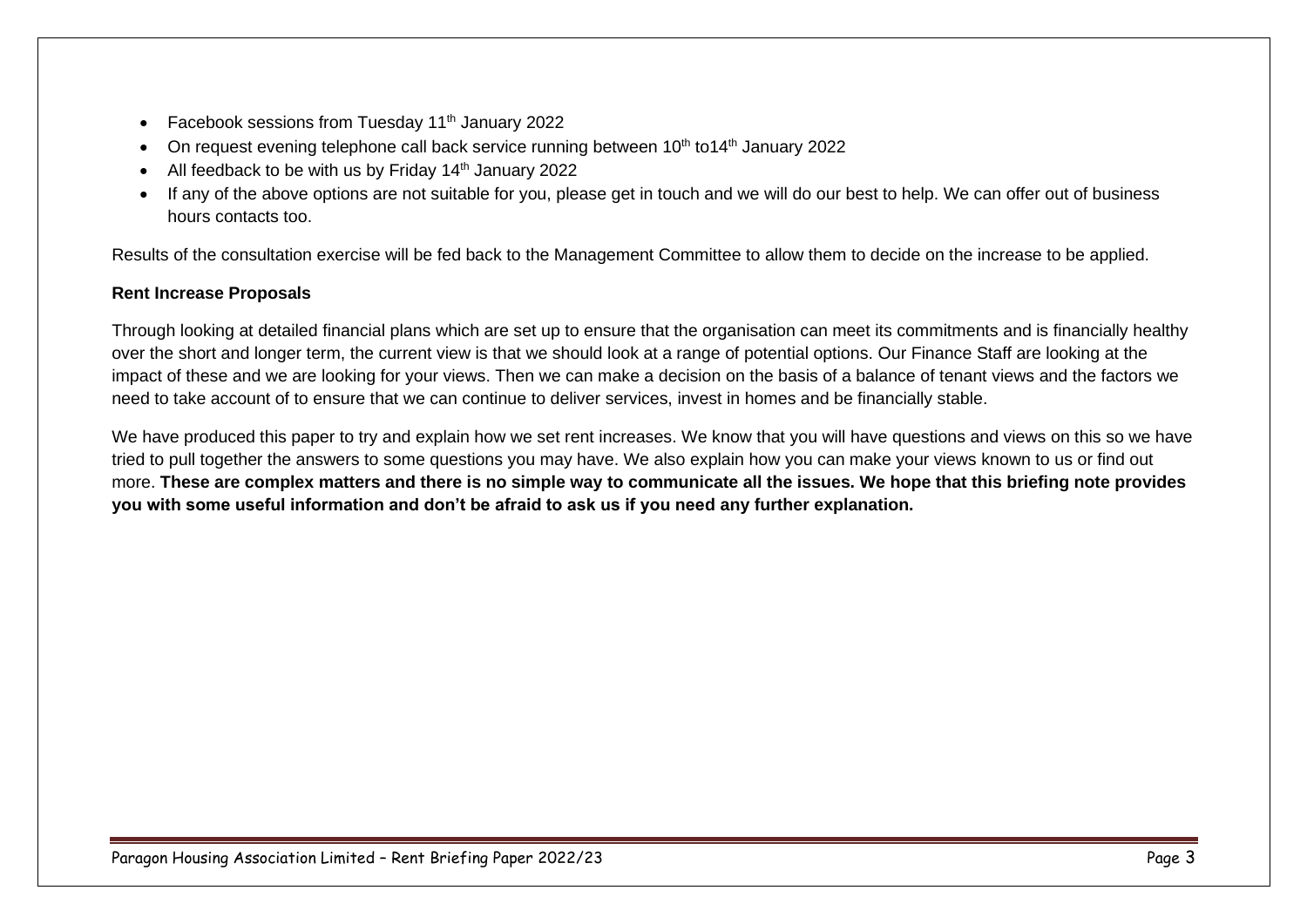### **Contents**

| What are the Scottish Housing Quality Standard (SHQS) and Energy Efficiency Standard Social Housing (EESSH) and why is it important to meet these? 10 |
|-------------------------------------------------------------------------------------------------------------------------------------------------------|
|                                                                                                                                                       |
|                                                                                                                                                       |
|                                                                                                                                                       |
|                                                                                                                                                       |
|                                                                                                                                                       |
|                                                                                                                                                       |
|                                                                                                                                                       |
|                                                                                                                                                       |
|                                                                                                                                                       |
|                                                                                                                                                       |
|                                                                                                                                                       |
|                                                                                                                                                       |
|                                                                                                                                                       |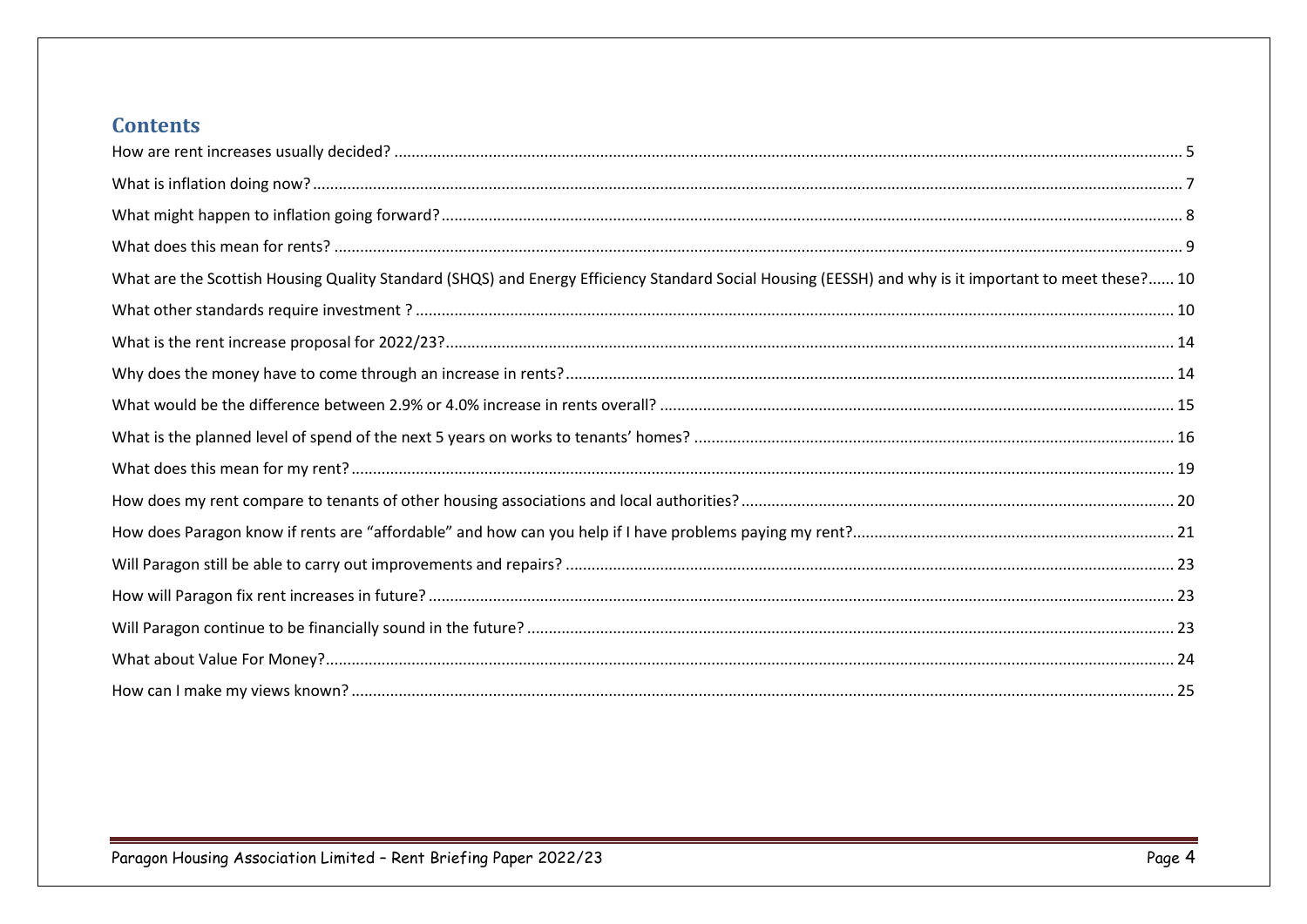<span id="page-4-0"></span>

| NST<br>How are rent increases usually decided? | The Association normally uses a formula linked to inflation (Retail Prices Index -<br>RPI). We use the RPI rate as at November and the decision is taken in January the<br>following year. Rents are then increased from 29th March for the next rent period.<br>Before this decision is taken each year, and following consultation, the Management<br>Committee has to make sure the money coming into the Association is adequate to<br>ensure that<br>Financial obligations can be met eg loans repaid, financial and contractual<br>obligations met and so on<br>Investment priorities can be delivered to ensure that we<br>- can deliver the investment programme<br>continue to meet the Scottish Housing Quality Standard (SHQS)<br>meet the 2020 Energy Efficiency Standard Social Housing (EESSH 1)<br>and work towards the new EESSH 2 standard due 2032<br>meet Health & Safety obligations - for example Fire Safety including<br>maintaining the newly installed FCMD alarm systems, 5 yearly EICR<br>inspections etc<br>A good standard of service continues to be provided to you and look forward<br>into how services might be delivered in future<br>Repairs can be carried out to your homes<br>Take account of factors and risks which will impact on how we operate eg<br>rising costs, Universal Credit system and more<br>Importantly we also have to ensure that rents continue to be affordable<br>Improvements to services – eg possibility of more online services<br>This is how rent increases have been set since the Association was set up in 1998.<br>We operate on the principle of "rent pooling" and do not add a premium to rents for<br>improvements to tenants' homes. The only exception to this is where there is a first<br>time installation of central heating and the overwhelming majority of our properties |
|------------------------------------------------|--------------------------------------------------------------------------------------------------------------------------------------------------------------------------------------------------------------------------------------------------------------------------------------------------------------------------------------------------------------------------------------------------------------------------------------------------------------------------------------------------------------------------------------------------------------------------------------------------------------------------------------------------------------------------------------------------------------------------------------------------------------------------------------------------------------------------------------------------------------------------------------------------------------------------------------------------------------------------------------------------------------------------------------------------------------------------------------------------------------------------------------------------------------------------------------------------------------------------------------------------------------------------------------------------------------------------------------------------------------------------------------------------------------------------------------------------------------------------------------------------------------------------------------------------------------------------------------------------------------------------------------------------------------------------------------------------------------------------------------------------------------------------------------------------------------------------------------------------------------|
|                                                | now have central heating. Only a handful of properties do not have central heating<br>and in all cases this has been as a result of a tenant refusal.                                                                                                                                                                                                                                                                                                                                                                                                                                                                                                                                                                                                                                                                                                                                                                                                                                                                                                                                                                                                                                                                                                                                                                                                                                                                                                                                                                                                                                                                                                                                                                                                                                                                                                        |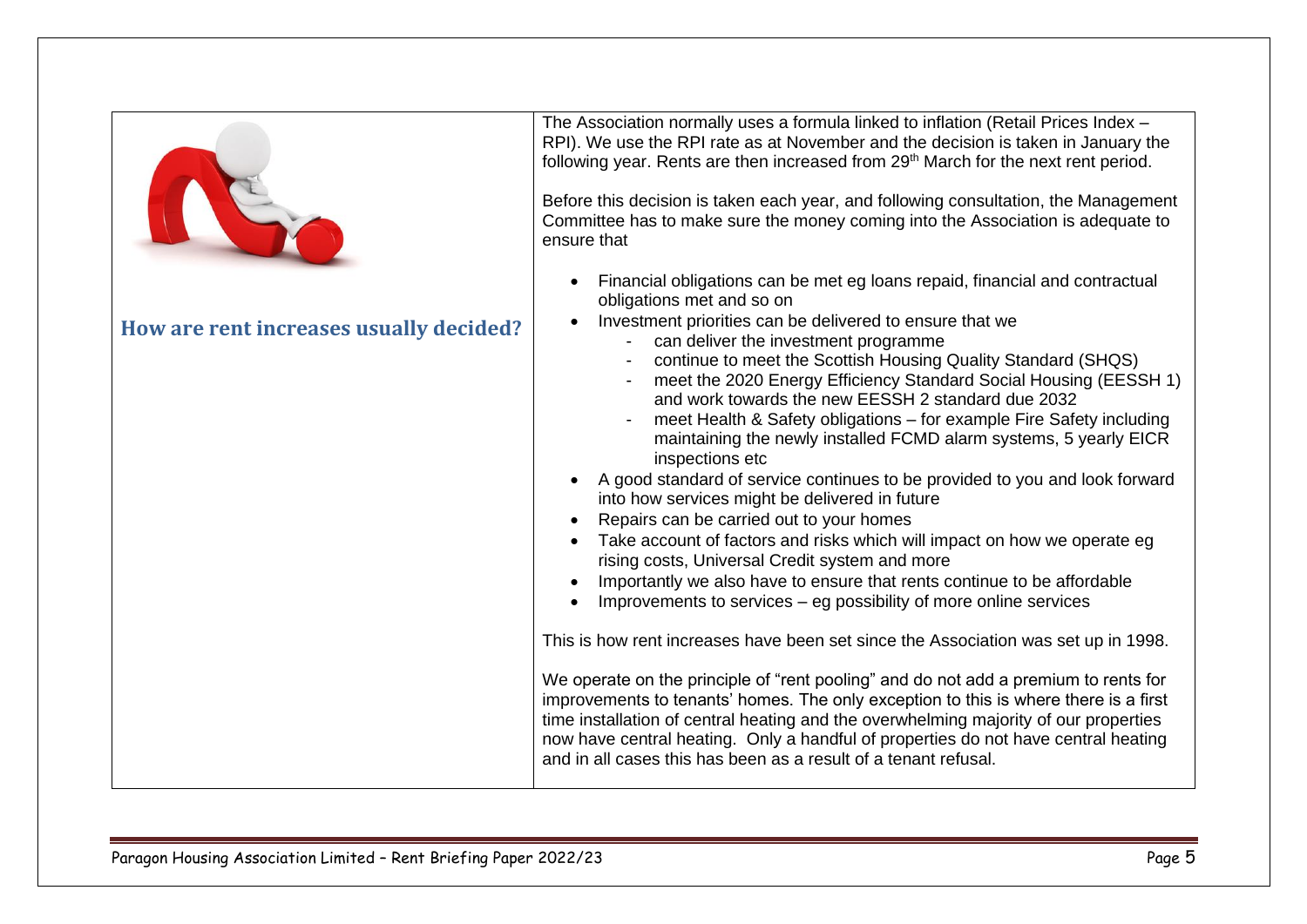| For the vast majority of our tenants there is no additional service charge for    |
|-----------------------------------------------------------------------------------|
| andscaping etc. However in some of the new developments, there is a small service |
| I charge, eg Baillie Court, Bo'ness, for close cleaning.                          |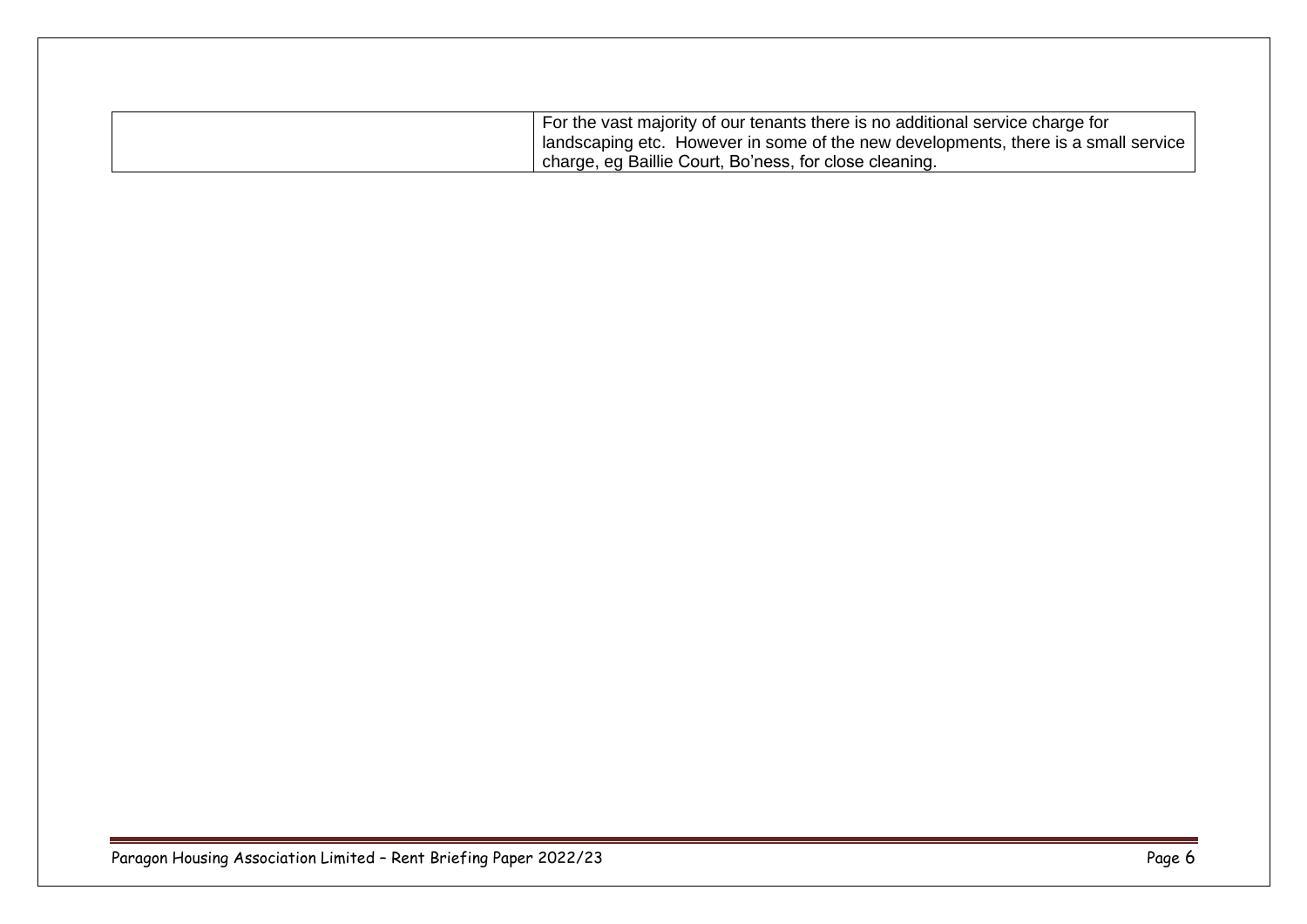## <span id="page-6-0"></span>**What is inflation doing now?**



The inflation figures for November 2021 show that both the Retail Price Index (RPI) & the Consumer Prices Index (CPI) have continued to rise.

The Office of National Statistics (ONS) published November's inflation rates on 14<sup>th</sup> December 2021.

|            |      | Oct 2020 Nov 2020 | Oct<br>2021 | <b>Nov</b><br>2021 |
|------------|------|-------------------|-------------|--------------------|
| <b>RPI</b> | 2.1% | 2.2%              | 6.0%        | 7.1%               |
| CPI.       | 1.5% | $1.5\%$           | 4.2%        | 5.1%               |

Both inflation rates have increased over the last year.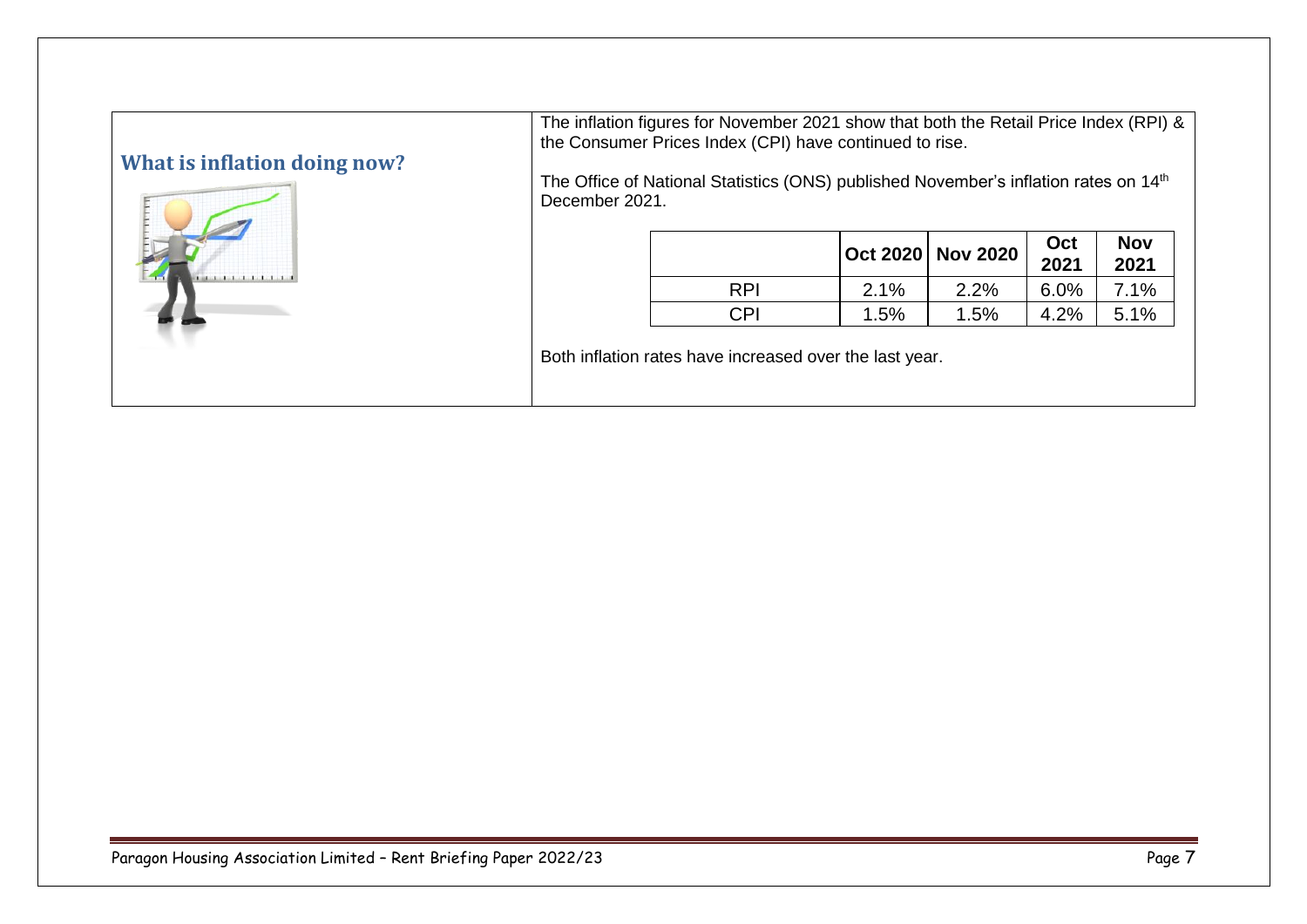<span id="page-7-0"></span>

| What might happen to inflation going<br>forward? | The answer is that there is no certainty however we have looked at the Bank of<br>England's projections.<br>We know that the UK Government's target is 2% for CPI and that inflation is running<br>well above this. The Bank of England works with government to manage this rate and<br>they made the following comments on inflation in the November 2021 Monetary<br>Report and, as you will note, it appears inflation is increasing at a faster rate than the<br>Bank anticipated.<br>Inflation has risen in many countries. As economies reopened, demand for some goods<br>increased sharply. Some businesses have struggled to meet this extra demand, held back by,<br>for example, shortages of materials and workers. That pushes up costs and prices. Energy<br>prices have also risen, pushing up inflation.<br>These effects are likely to continue pushing inflation up in the coming months. We expect<br>inflation to rise to around 5% in the spring next year. We expect these high rates of inflation<br>to be temporary. We don't think that demand will continue to rise as fast, and many of the |
|--------------------------------------------------|-------------------------------------------------------------------------------------------------------------------------------------------------------------------------------------------------------------------------------------------------------------------------------------------------------------------------------------------------------------------------------------------------------------------------------------------------------------------------------------------------------------------------------------------------------------------------------------------------------------------------------------------------------------------------------------------------------------------------------------------------------------------------------------------------------------------------------------------------------------------------------------------------------------------------------------------------------------------------------------------------------------------------------------------------------------------------------------------------------------------------|
|                                                  | shortages that are currently making it difficult for businesses to produce their products<br>should ease.<br>The view is that the prospect for inflation is that it will remain high into 2022 but<br>should tail off. However there are still many uncertainties at this time. The Bank of<br>England forecasts that it will take 2 years to reach the target rate of 2% for CPI.                                                                                                                                                                                                                                                                                                                                                                                                                                                                                                                                                                                                                                                                                                                                      |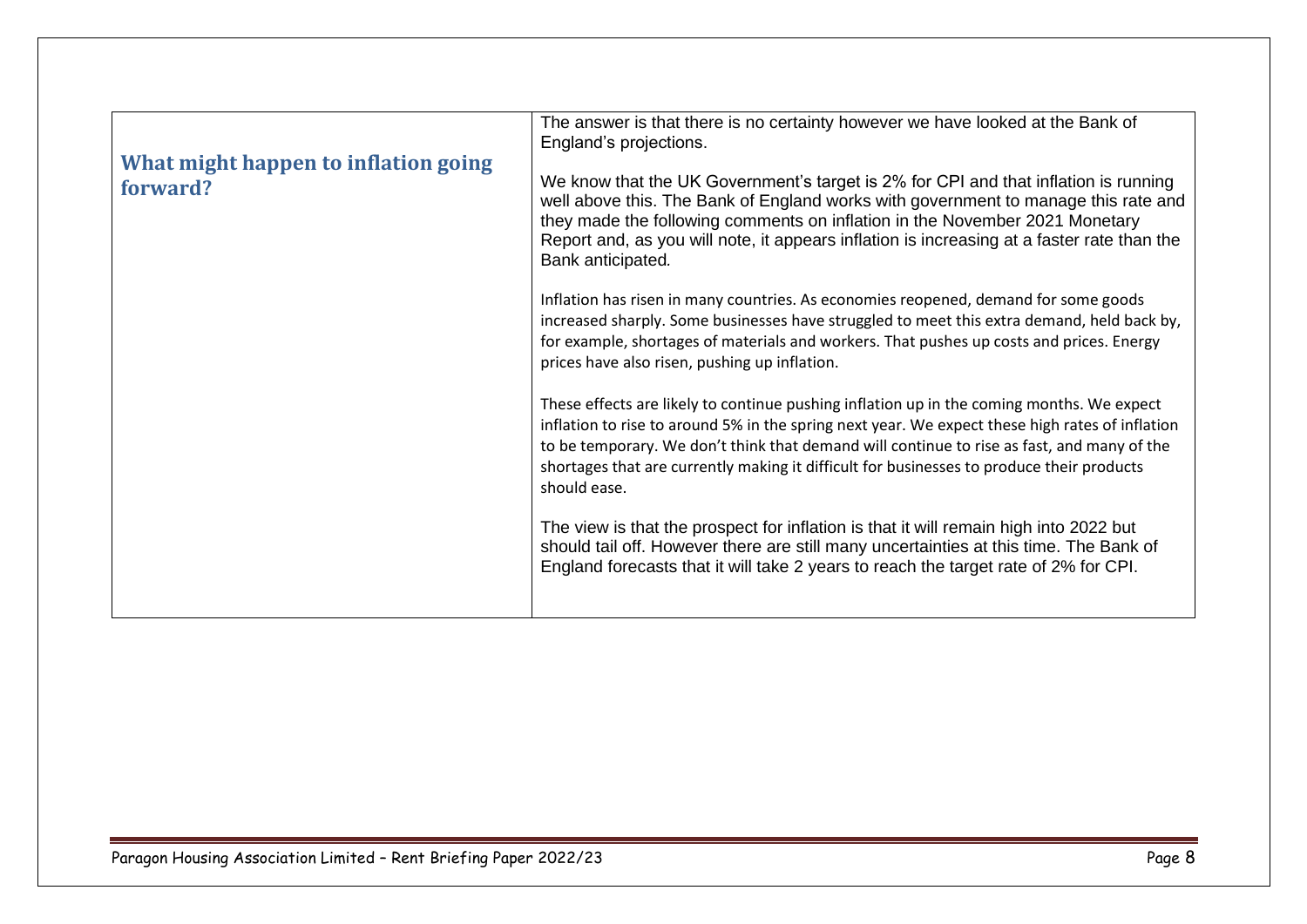### <span id="page-8-0"></span>**What does this mean for rents?**



Looking at these forecasts we believe that a reasonable assumption for RPI inflation going forward in the medium term is likely to be between 2.5%.and 3.0% and we are looking at a range of increase options between 2.9% and 4.0%.

We are all affected by inflation as individuals and the Association is also affected by increasing costs as costs of items such as materials and labour increases. This impacts on the rent levels we charge. Last year **no rent** increase was applied reflecting the unprecedented impact of the Covid Pandemic.

*No decisions have been made on the level of increase to be set. This briefing and our rent newsletter sets out how you can get involved, make your views known and tell us what your priorities are.*

To ensure that we balance affordability against delivering services, managing the risk of inflation and ensuring a good level of investment, our Finance Team is currently calculating the impact of using a range of increases from 2.9% to 4.0%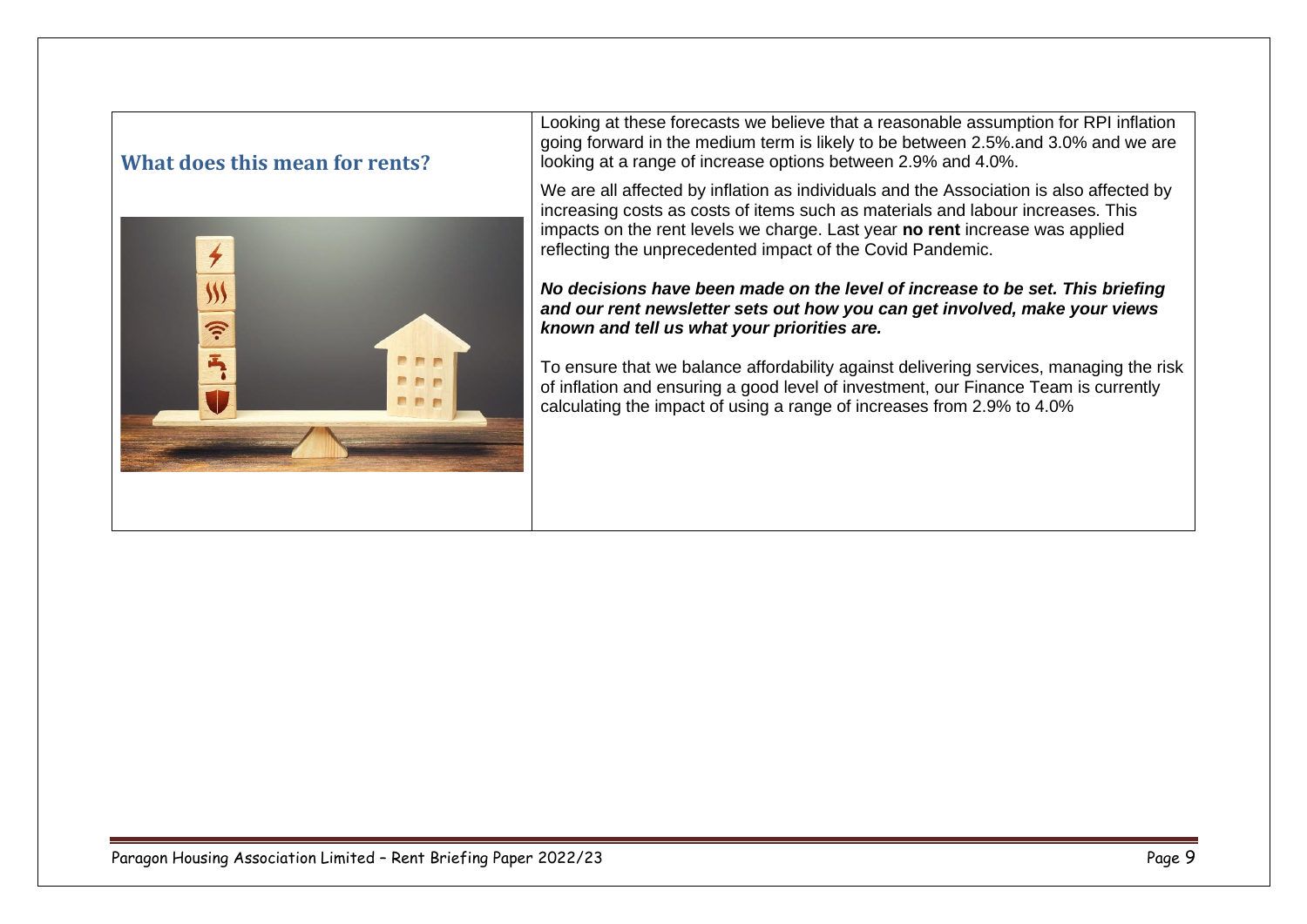<span id="page-9-0"></span>**What are the Scottish Housing Quality Standard (SHQS) and Energy Efficiency Standard Social Housing (EESSH) and why is it important to meet these?**

<span id="page-9-1"></span>**What other standards require investment ?**

#### **Scottish Housing Quality Standard (SHQS)**

In 2004 the Scottish Government introduced a new standard for all housing association and council houses in Scotland. This is the Scottish Housing Quality Standard (SHQS). It includes standards on energy efficiency, kitchens, bathrooms and safety and security. This was, and continues to be, funded through rental income with no increases to rents specifically for this purpose.

The SHQS Standard target was originally set to be achieved by 2015 and maintained thereafter. It was not optional and except for some abeyances, this was delivered by the target date and maintained/improved since. As at March 2021, 86.74% of properties are compliant. The SHQS standard recognises that somethings may be beyond the control of the landlord and so are held as "abeyances"

There are 2 areas of current non-compliance for the Association's stock and this is why properties are not 100% compliant.

- 1. **Energy Efficiency** Where tenants have not agreed to the works eg replacement central heating. In these instances we continue to offer to do the work or carry it out when the property is vacant. At end March 2021, there was one property in this category under SHQS Energy Efficiency
- 2. **Healthy Safe & Secure** Door Entry Systems (DES) where owners in blocks do not agree to participate in improvement works – we continue to engage with owners to try to get their agreement and do the work. We understand that this can be frustrating for tenants in these blocks but we continue to pursue this and have taken account of DES installations in the financial projections. At end March 2021, there were 120 flatted properties in this category.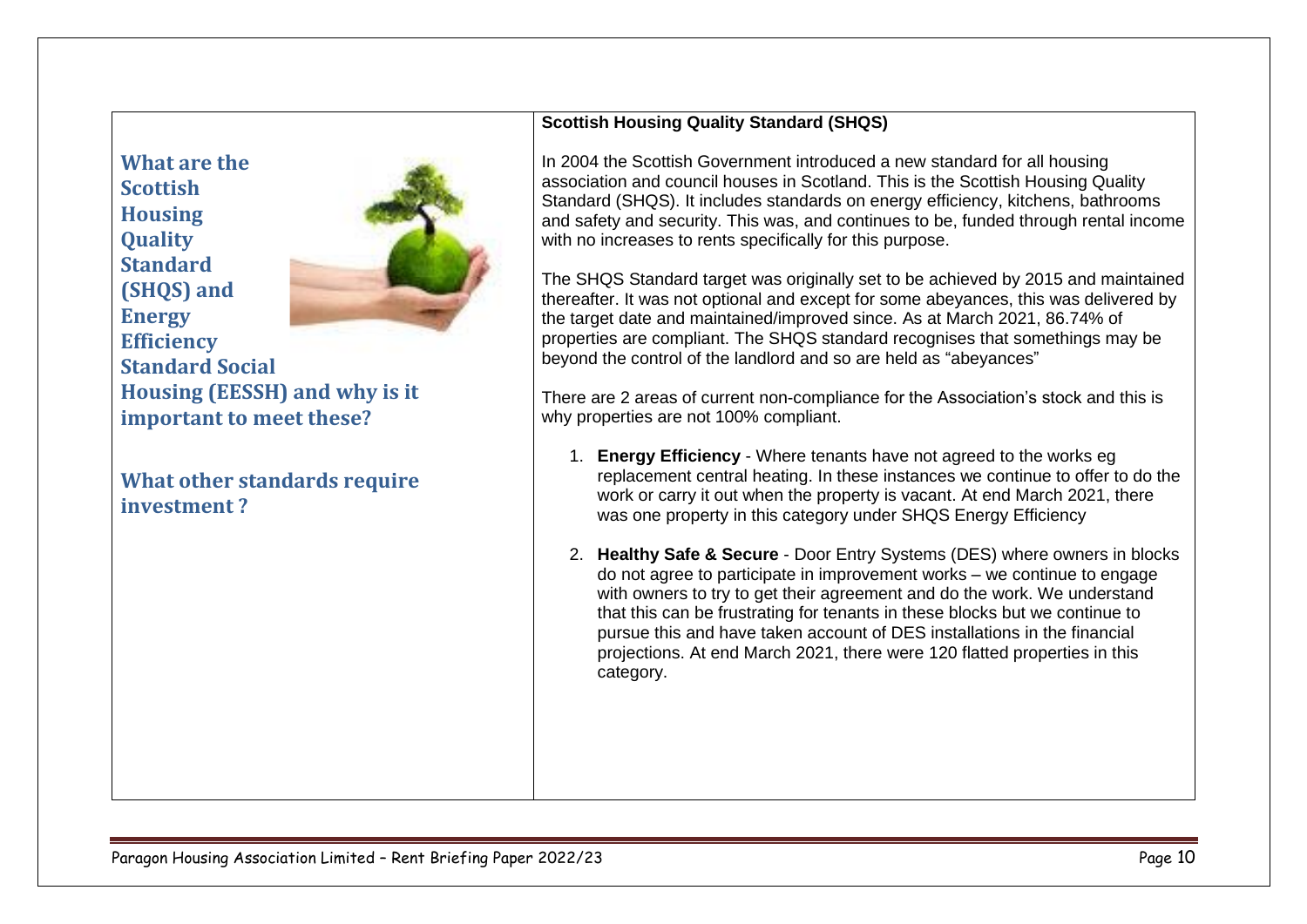| <b>Energy Efficiency Standard Social Housing (EESSH 1)</b>                                                                                                                                                                                                                                                                                                                                                                                                                                                                                                                                                                                                                                                                                                 |
|------------------------------------------------------------------------------------------------------------------------------------------------------------------------------------------------------------------------------------------------------------------------------------------------------------------------------------------------------------------------------------------------------------------------------------------------------------------------------------------------------------------------------------------------------------------------------------------------------------------------------------------------------------------------------------------------------------------------------------------------------------|
| The Energy Efficiency Standard for Social Housing (EESSH) is a Scottish<br>Government standard which aims to improve the energy efficiency of social housing<br>in Scotland. It will help to reduce energy consumption, fuel poverty and the emission<br>of greenhouse gases. This can be achieved in many ways including more efficient<br>boilers, improved insulation, new double glazing, renewables etc.                                                                                                                                                                                                                                                                                                                                              |
| Our EESSH1 programme was on target to be compliant by the target date set for<br>December 2020 until the impact of Covid in March 2020. As at March 2021, we are<br>95.5% compliant with EESSH 1 which compares favourably with the progress made<br>by other landlords all of who were also affected by the impact of Covid. The Scottish<br>Government did not extend the target date for EESSH 1 due to impact of Covid with<br>failures going forward reported as part of the EESSH 2 return. This year 2021/22, we<br>have re-instated contract works and continued to undertake improvement measures<br>at the 64 properties that originally failed EESSH 1 target in December 2020. These<br>improvements will be reflected in the 2021/22 figures. |
| <b>Future Standards &amp; Regulations Changes</b>                                                                                                                                                                                                                                                                                                                                                                                                                                                                                                                                                                                                                                                                                                          |
| Energy Efficiency Standard Social Housing (EESSH 2) When EESSH was<br>introduced, a review was proposed for 2017 to assess progress towards the 2020<br>target and to consider future milestones beyond 2020. Phase 1 of the review was<br>completed in October 2017, assessing progress towards the 2020 target and<br>updating the EESSH Guidance for Social Landlords produced by the Scottish<br>Government. Phase 2 of the Review has been completed and below is an overview<br>of the outcome proposals.                                                                                                                                                                                                                                            |
| The Scottish Government have proposed future activity for EESSH2, as follows:                                                                                                                                                                                                                                                                                                                                                                                                                                                                                                                                                                                                                                                                              |
| a challenging and aspirational target to maximise the number of social rented<br>homes meeting an EPC B by 2032 with a review set for 2023;<br>a minimum energy efficiency standard of EPC D is set for a house to be let,<br>subject to limited temporary exemptions.                                                                                                                                                                                                                                                                                                                                                                                                                                                                                     |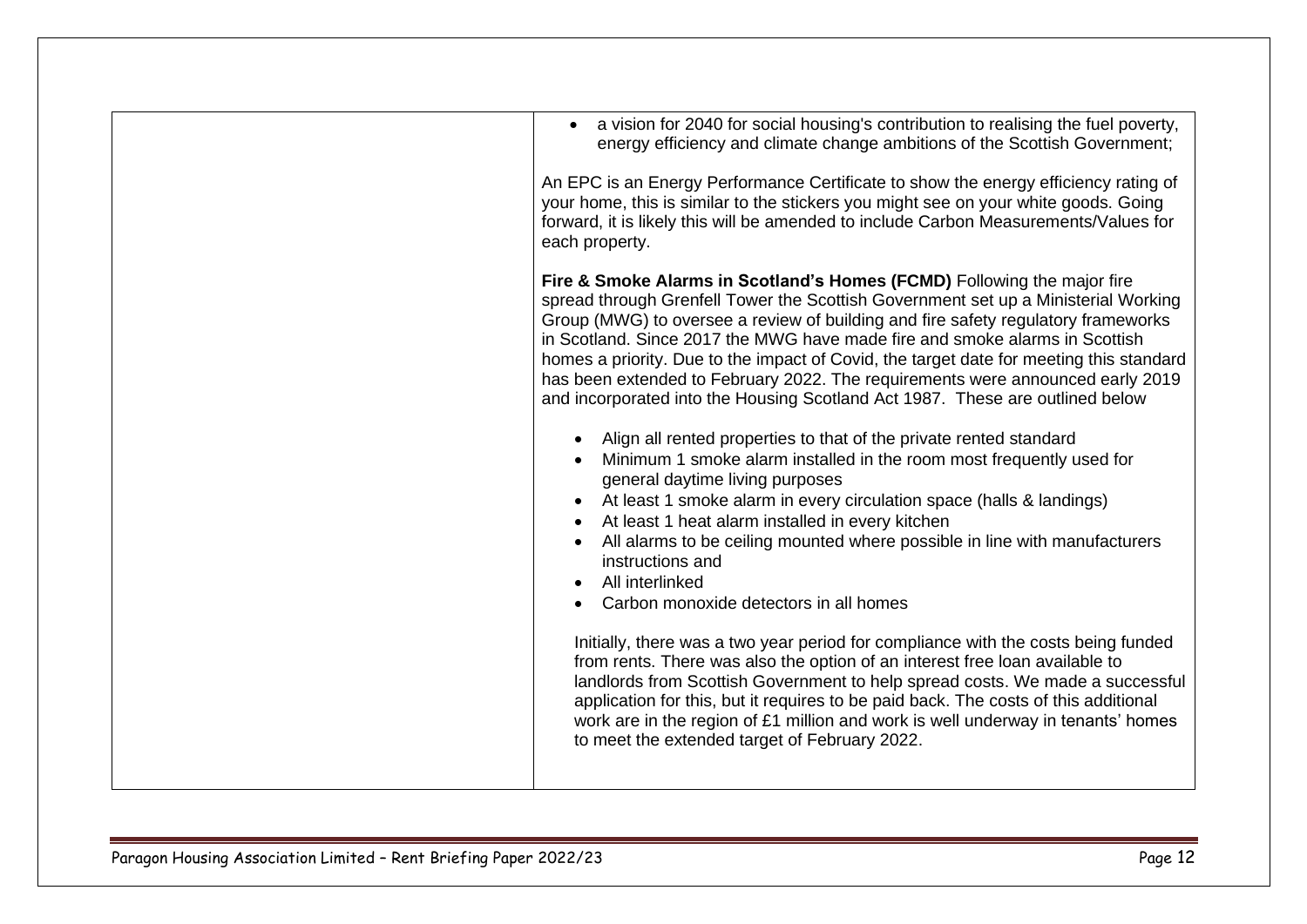| <b>Brexit &amp; Covid:</b> Implications for materials/labour availability and cost may be an<br>issue. This is reflected in the Bank of England commentary on inflation.                                                                                                                    |
|---------------------------------------------------------------------------------------------------------------------------------------------------------------------------------------------------------------------------------------------------------------------------------------------|
| <b>EICR</b> (Electrical Installation Condition Report): Also known as an Periodic Inspection<br>Report. The cycle for these is now 5 yearly compared to the Association's previous<br>10 yearly cycle resulting in additional intermediate cycles over the 30yr rolling<br>investment plan. |
| <b>Health &amp; Safety:</b> Again, and on the back of the Grenfell Tower fire, there are likely to<br>be implications and changes to fire door specifications, materials and general<br>inspection regimes. There will be funding implications with this.                                   |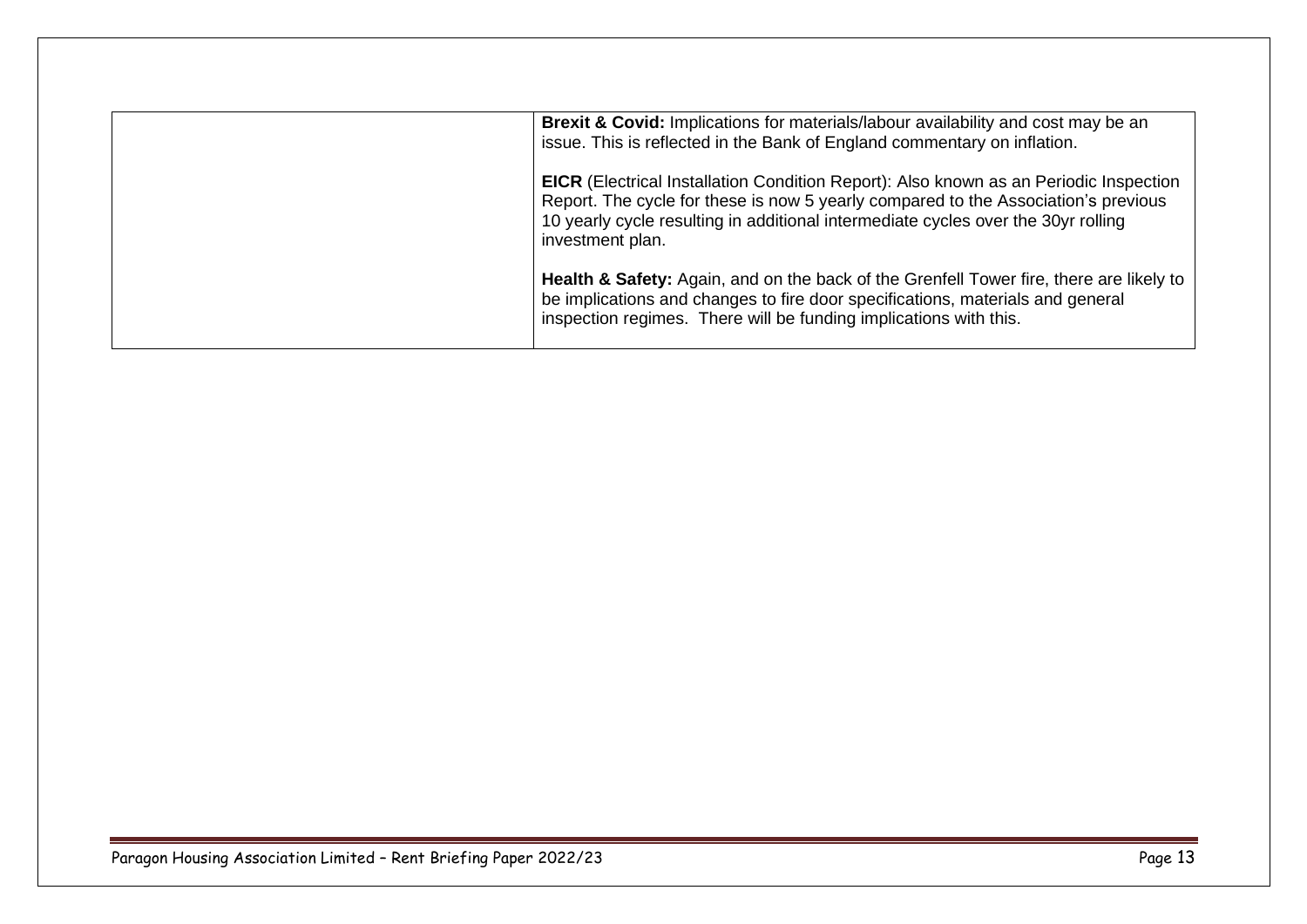<span id="page-13-1"></span><span id="page-13-0"></span>

|                                                                                                            | No decision has been made yet. This decision will be made towards the end of                                                                                                                                                                                                                                                                                                                                                                                                                                                                                                                                                                                                                                                                                                                                                                                           |
|------------------------------------------------------------------------------------------------------------|------------------------------------------------------------------------------------------------------------------------------------------------------------------------------------------------------------------------------------------------------------------------------------------------------------------------------------------------------------------------------------------------------------------------------------------------------------------------------------------------------------------------------------------------------------------------------------------------------------------------------------------------------------------------------------------------------------------------------------------------------------------------------------------------------------------------------------------------------------------------|
| years.<br>Why does the money have to come<br>through an increase in rents?<br>top priority.<br>from rents. | January so your views are very important.<br>Our Business Plan sets our estimated income and expenditure over the next 30<br>We are required to continue to meet the Scottish Housing Quality Standard going<br>forward and also maintain EESSH 1 and meet the EESSH 2 standards in the set<br>timescales. New regulations require to be met.<br>The feedback that we generally receive is that most tenants want to see the quality of<br>their homes improved as quickly as possible and we believe that continuing to make<br>good quality improvements to your homes is very important. 69% of those<br>responding to the 2021/22 Rent Consultation exercise put improving housing as their<br>We have been successful in seeking grant money and interest free loans available<br>eg for some insulation works but most improvements to homes have to be paid for |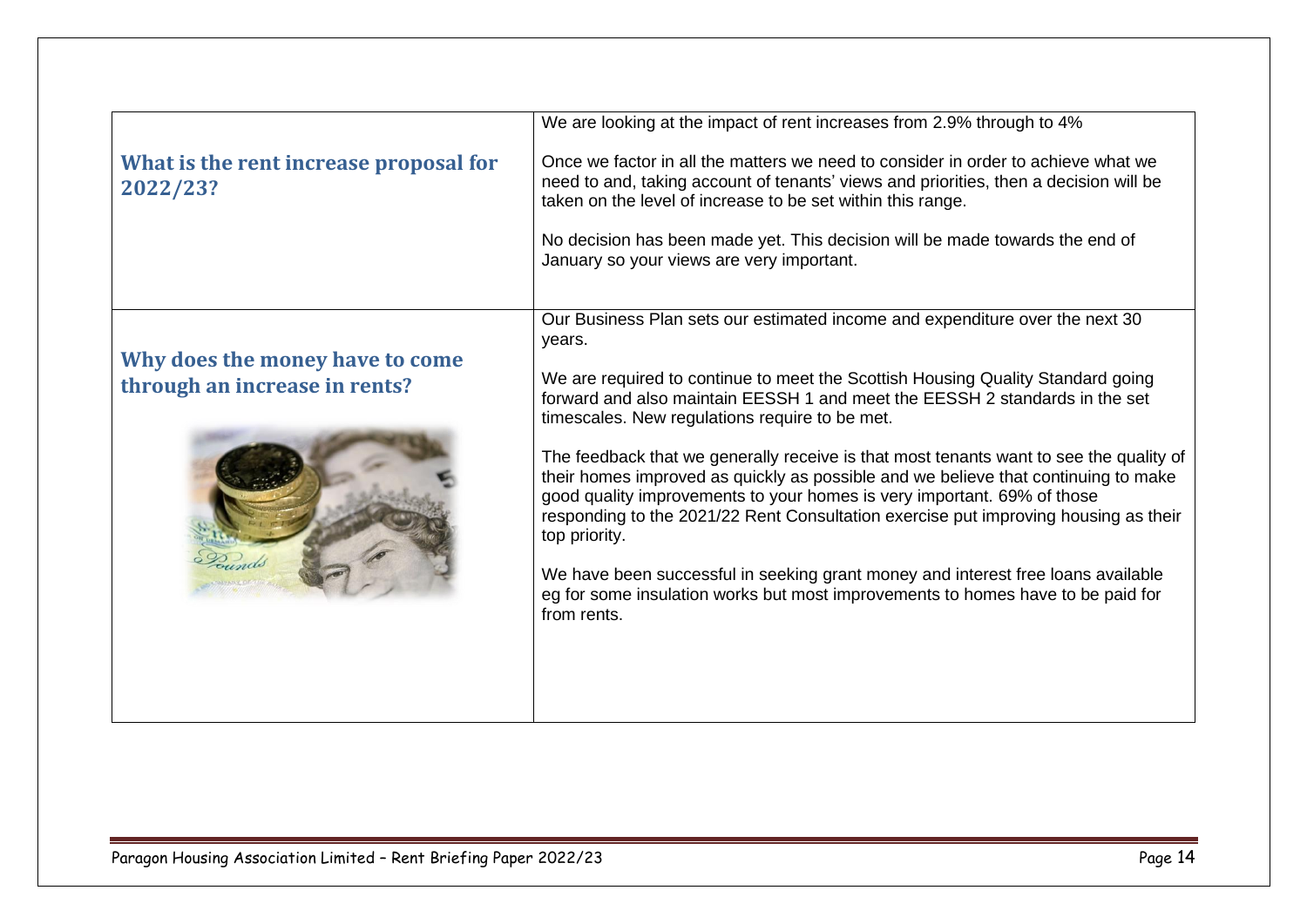<span id="page-14-0"></span>

| What would be the difference between<br>2.9% or 4.0% increase in rents overall? | An increase of 2.9% results in a projected overall increase in rental income in the<br>region of £177,000 for the year 2022/23<br>A 4.0% increase results in a projected overall increase in rental income to around<br>£244,000 for the year 2022/23.                                                                                                         |
|---------------------------------------------------------------------------------|----------------------------------------------------------------------------------------------------------------------------------------------------------------------------------------------------------------------------------------------------------------------------------------------------------------------------------------------------------------|
|                                                                                 | The values of range of increases being considered are lower than the current rates of<br>CPI and RPI inflation and below medium term inflation forecasts.<br>The lower increase would mean less money available in the year and there is also a                                                                                                                |
|                                                                                 | longer term effect as the reduced income "rolls up" over the life of the business plan.<br>A lower than 3.5% increase could mean some reduction in investment or the need for<br>service reductions in the future depending on how the costs of works are affected.<br>However this could be dealt with by further reviewing the timing of work etc or cutting |
|                                                                                 | some service areas. These are issues being considered and your views are<br>welcome.<br>We must also ensure that we meet the conditions of our loan agreements with our<br>lenders, the Royal Bank of Scotland and GB Social Housing. These are known as                                                                                                       |
|                                                                                 | "covenants" and any financial plans must take these into account. Some covenants<br>affect income and expenditure and a balance is required to make sure we meet<br>these. There are serious consequences if these are not met. This is a complex area<br>and we will go into this in more detail as part of the Focus Group discussion.                       |
|                                                                                 |                                                                                                                                                                                                                                                                                                                                                                |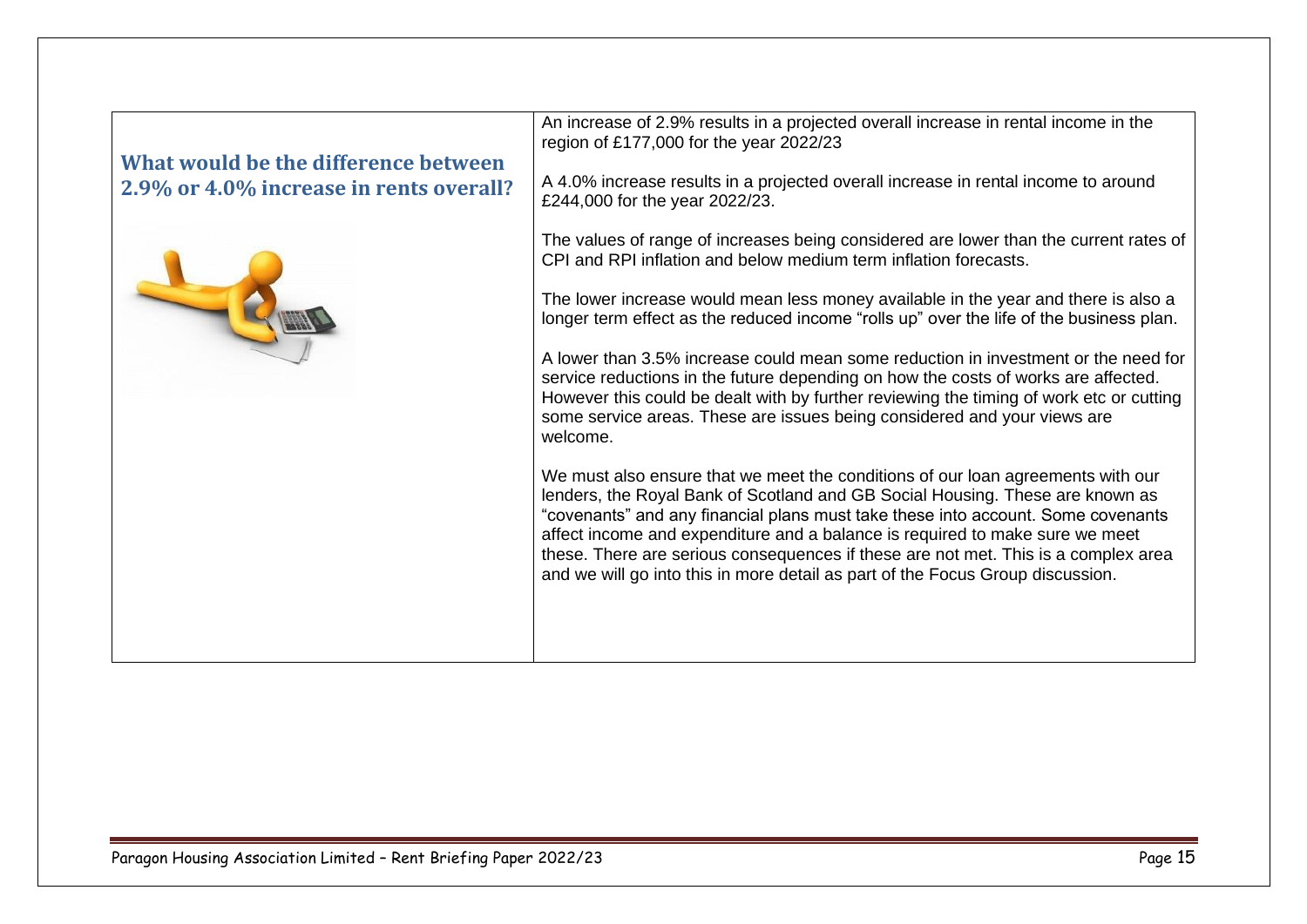## <span id="page-15-0"></span>**What is the planned level of spend of the next 5 years on works to tenants' homes?**



The Association plans to spend around £6 million on planned maintenance and improvements to our tenants' homes over the next 5 years from 2022/27. The rent increase applied will have an impact on the work to be undertaken. The planned 5-year programme from 2022 to 2027 includes:

| <b>Component</b>                                  | <b>Budget</b> |
|---------------------------------------------------|---------------|
| Insulation/External Rendering/Roofs EESSH 1 & 2   | £1.0 million  |
| Electrical Works Inc Heat/Smoke & CO Alarms       | £0.5 million  |
| Heating - New & Replacement                       | £0.5 million  |
| Kitchens & Bathrooms                              | £1.7 million  |
| Door Entry Systems - New & Replacement            | £0.5 million  |
| <b>Windows &amp; Doors</b>                        | £0.5 million  |
| Other investment & planned maintenance            | £1.0 million  |
| Statutory Compliance - Gas, Asbestos, Legionella, | £0.3 million  |
| Fire etc.                                         |               |

This is a substantial amount of investment in the housing stock and is spread over all our areas of operation. Following a review of the business plan due early 2022, an Investment Newsletter Special will be issued to all tenants advising of the investment works planned at their homes over the next 5 year period. We have asked for your views on future priorities as part of our 2021 Winter Survey.

In addition to this, we spend in the region of £1.0 million per year on repairs and other maintenance services.

### **Impact of Covid on Investment Programme**

*2019/20 Investment Programme:* Following the outbreak of Covid 19 in early 2020, both the UK & Scottish Governments produced guidance/rules to enable ,where possible, businesses to continue to operate. However, Covid restrictions had a major impact on the building industry resulting in consultants and contractors furloughing many of their staff resulting in the ability to deliver projects in the last quarter of 2019/20. The value of the undeliverable works due to Covid restrictions was £185,000.

*2020/21 Investment Programme*: The total budget provision for the investment programme this year was £2.3 million and included the works not completed in 2019/20. We were all still operating under the covid restrictions with many of our consultants and contractors' staff still furloughed and although some projects were delivering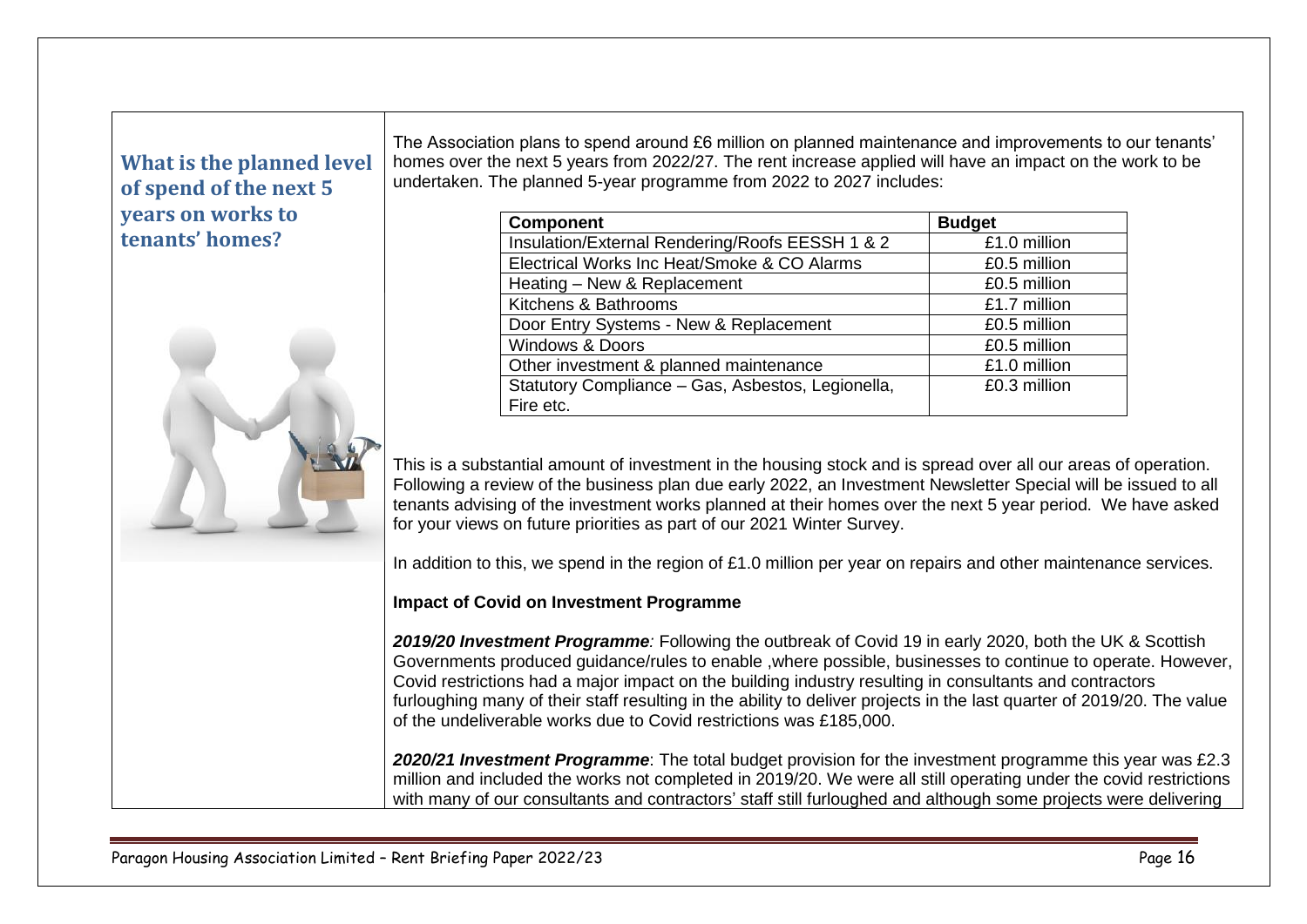| intermittently there were issues being identified with the availability of materials. The outcome of this was a<br>underspend in the investment programme of £1.1 million.                                                                                                                                                                                                                                                                                                                                           |
|----------------------------------------------------------------------------------------------------------------------------------------------------------------------------------------------------------------------------------------------------------------------------------------------------------------------------------------------------------------------------------------------------------------------------------------------------------------------------------------------------------------------|
| 2021/22 Investment Programme: The budget provision for this year based on the business plan and taking<br>consideration of incomplete works from the previous years whilst taking account of what works could be<br>delivered with resources and materials available was £1.4 million. Currently of the £1.4 million budget,<br>£600,000 has been spent with the balance £800,000 committed to spend by end financial year March 2022<br>unless there are further covid restrictions put in place.                   |
| Work not completed in the budget year does not represent a saving but moves the work into future years.                                                                                                                                                                                                                                                                                                                                                                                                              |
| <b>Impact of Covid on investment costs</b><br>It is too early at this time to provide exact increase costs on the investment works as most contracts the<br>Association have in place are 4 year to 5 year "frameworks", with most contractors honouring the rates set in<br>the frameworks. These frameworks have provided some protection against increasing costs and allowed some<br>flexibility in delivering works.                                                                                            |
| However as these come to an end we will need to procure new frameworks early in 2022. It is expected that we<br>will see rates increase due to material availability and costs associated with manufacturing. Early indications<br>from the sector are reporting increases upwards of 16%.                                                                                                                                                                                                                           |
| We have two main contracts in place for day to day repairs (JRW) and gas servicing/reactive both due to expire<br>March 2023. The day to day reactive increase approved in April 2021 was 10% whereas the gas servicing &<br>reactive was 5%. The contracts are set up slightly different from each other.                                                                                                                                                                                                           |
| The day to day repairs rates is set for a 3 year period with option to extend a further 2 years with uplifted rates<br>tied into the nationally recognised Building Indices. We use a specialist quantity surveyor to support these<br>negotiations so we can compare for value for money across the building industry. This repair contract is in year<br>4 of 5 with rates uplift due in April 2022. Negotiations will commence February 2022 at which time we will know<br>the forecasted Building Indices Rates. |
| The gas servicing and reactive has an annual uplift confirmed in rates for initial 3 year period with the option to<br>extend a further 2 years with uplift rates tied into the Building Indices. These were fixed with the incumbent<br>contractor in April 2021 to take the contract up to March 2023.                                                                                                                                                                                                             |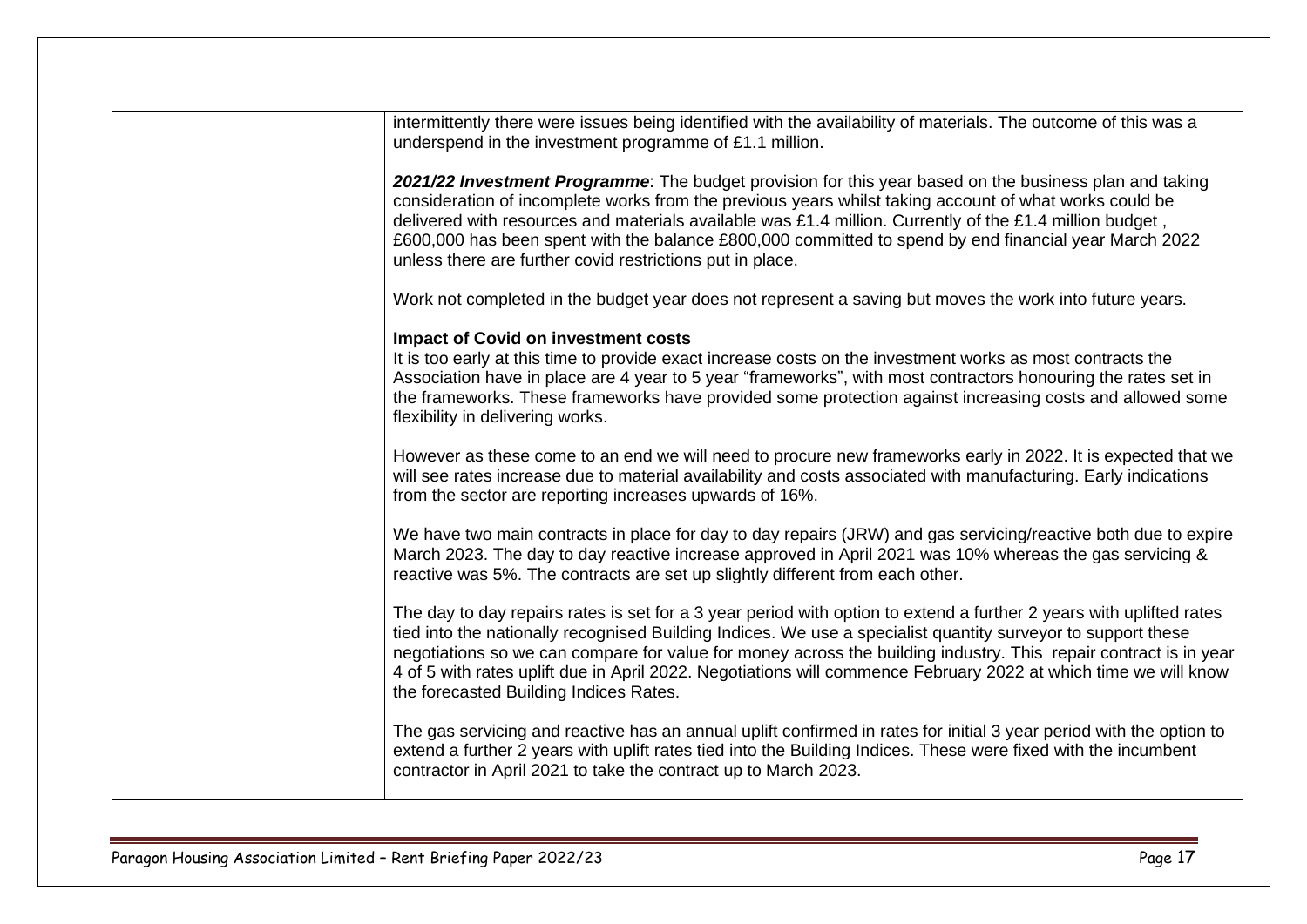| Increases have been experienced though the additional requirement for safety equipment, Personal Protective<br>Equipment (PPE), to enable contractors to continue to work in tenants' homes. One off payments have been<br>made to contractors to cover this. |
|---------------------------------------------------------------------------------------------------------------------------------------------------------------------------------------------------------------------------------------------------------------|
|                                                                                                                                                                                                                                                               |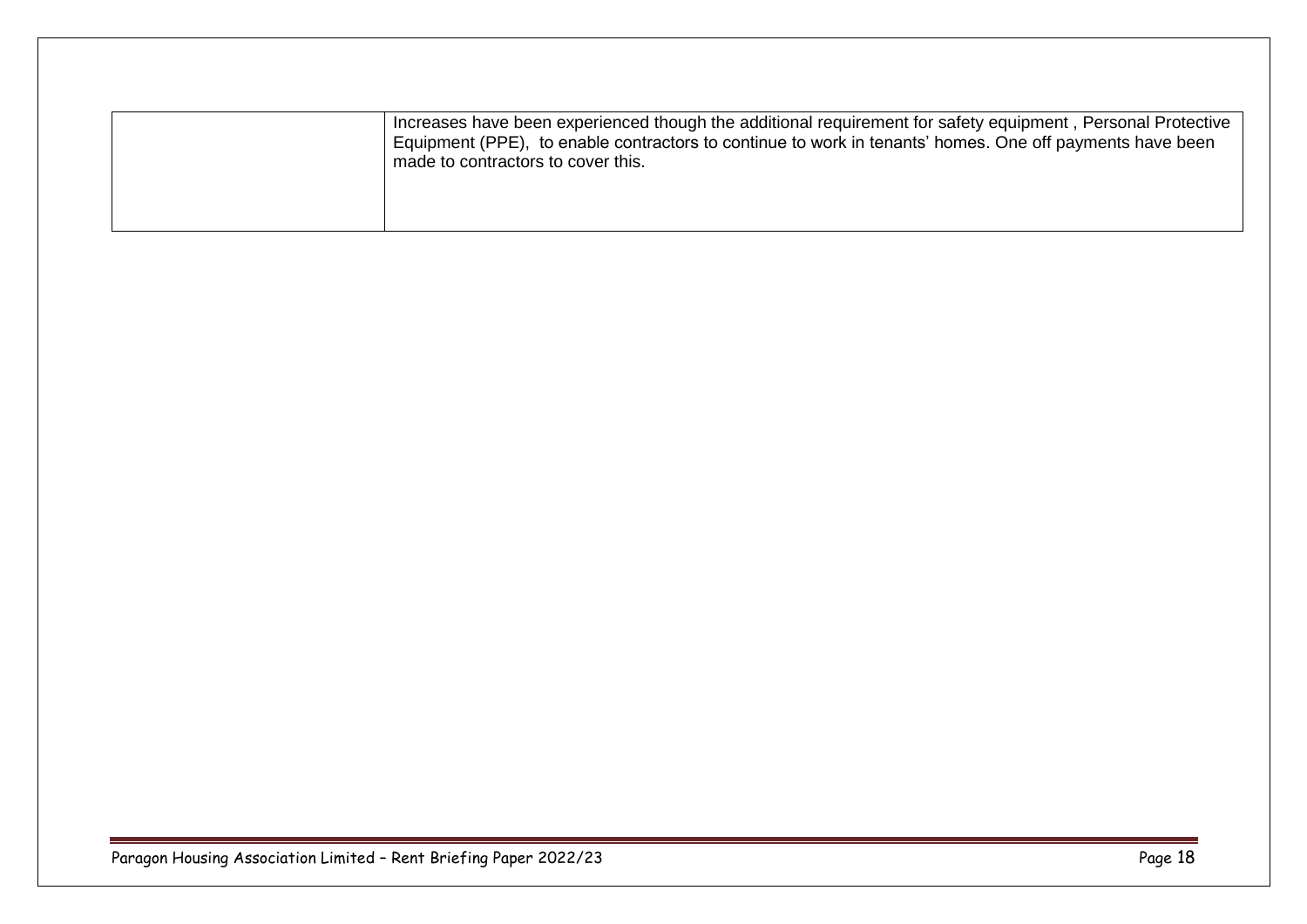<span id="page-18-0"></span>

| What does this mean for my | Rents vary by size, type of property and location so it is not possible to give everyone an<br>individual rent figure at this time. When the increase is decided we calculate individual rents and<br>notify tenants of their new rents by letter.                                                                                                                   |
|----------------------------|----------------------------------------------------------------------------------------------------------------------------------------------------------------------------------------------------------------------------------------------------------------------------------------------------------------------------------------------------------------------|
| rent?                      | The table below is a useful "ready reckoner" to give you an indication of what the proposed<br>increases may mean for you.                                                                                                                                                                                                                                           |
|                            | Qualifying tenants will be able to claim housing benefit or the housing element of Universal<br>Credit. We have Sarah Nicolson in the role of Tenancy Sustainment Officer as part of our<br>Tenancy Management Team. If you need help with financial issues affecting your ability to pay<br>your rent, then Sarah or other members of the Team may be able to help. |

|       | <b>Current</b><br><b>Rents</b><br>2021/22 | 2.9%<br>2022/23 | <b>Weekly</b><br><b>Increase</b><br><b>of</b> | 4.0%<br>2022/23 | <b>Weekly</b><br><b>Increase of</b> |
|-------|-------------------------------------------|-----------------|-----------------------------------------------|-----------------|-------------------------------------|
| 1 BED | £71.24                                    | £73.31          | £2.07                                         | £74.09          | £2.85                               |
| 2BED  | £78.88                                    | £81.17          | £2.29                                         | £82.04          | £3.16                               |
| 3 BED | £90.88                                    | £93.52          | £2.64                                         | £94.52          | £3.64                               |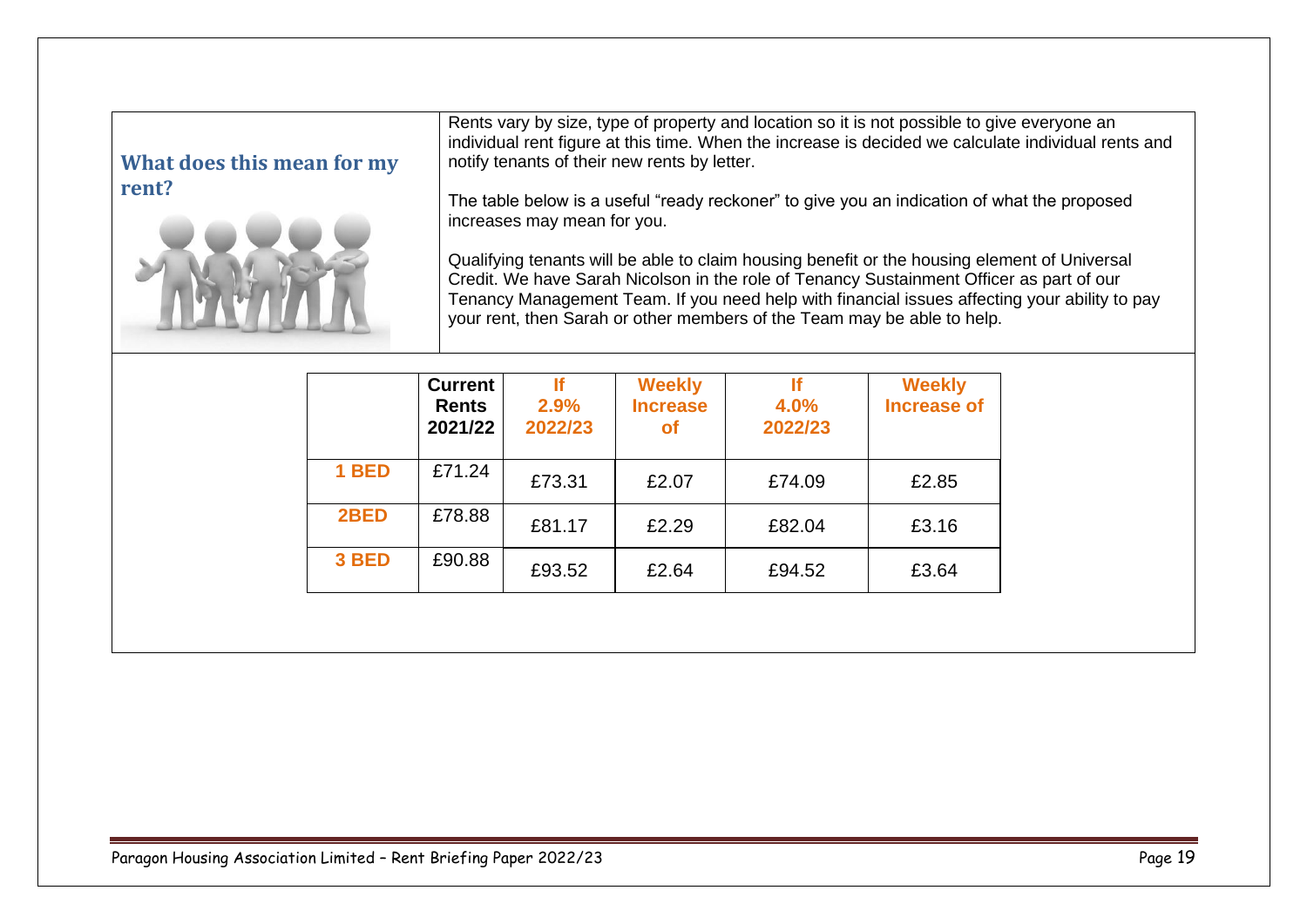<span id="page-19-0"></span>**How does my rent compare to tenants of other housing associations and local authorities?**



In your Winter Newsletter 2021 there is a section on the Charter and from this you can see how Paragon average weekly rents compare with other providers. These figures are as reported to the Scottish Housing Regulator through the Annual Return on the Charter.

Paragon rent levels continue to compare favourably to rents charged by other housing associations including other Forth Valley associations. In addition to rents, some Housing Associations charge a service charge. For the vast majority of our tenants there is no service charge for landscaping etc. However in some of the new developments there is a small service charge, eg Baillie Court, Bo'ness, for close cleaning

| <b>Property Size</b> | <b>Paragon HA</b> | <b>RSLs Average Rents</b> | <b>Difference</b> | $\frac{0}{0}$ |
|----------------------|-------------------|---------------------------|-------------------|---------------|
| <b>Bedsit</b>        | £64.52            | £69.42                    | $-£4.90$          | $-7%$         |
| 1 bedroom            | £71.24            | £77.79                    | $-£6.55$          | $-8%$         |
| 2 bedroom            | £78.88            | £87.33                    | $-E8.45$          | $-10%$        |
| 3 bedroom            | £90.88            | £95.05                    | $-£4.17$          | $-4%$         |
| 4 bedroom            | £103.30           | £101.39                   | £1.91             | 2%            |
| Average              | £82.95            | £85.57                    | $-£2.62$          | $-3%$         |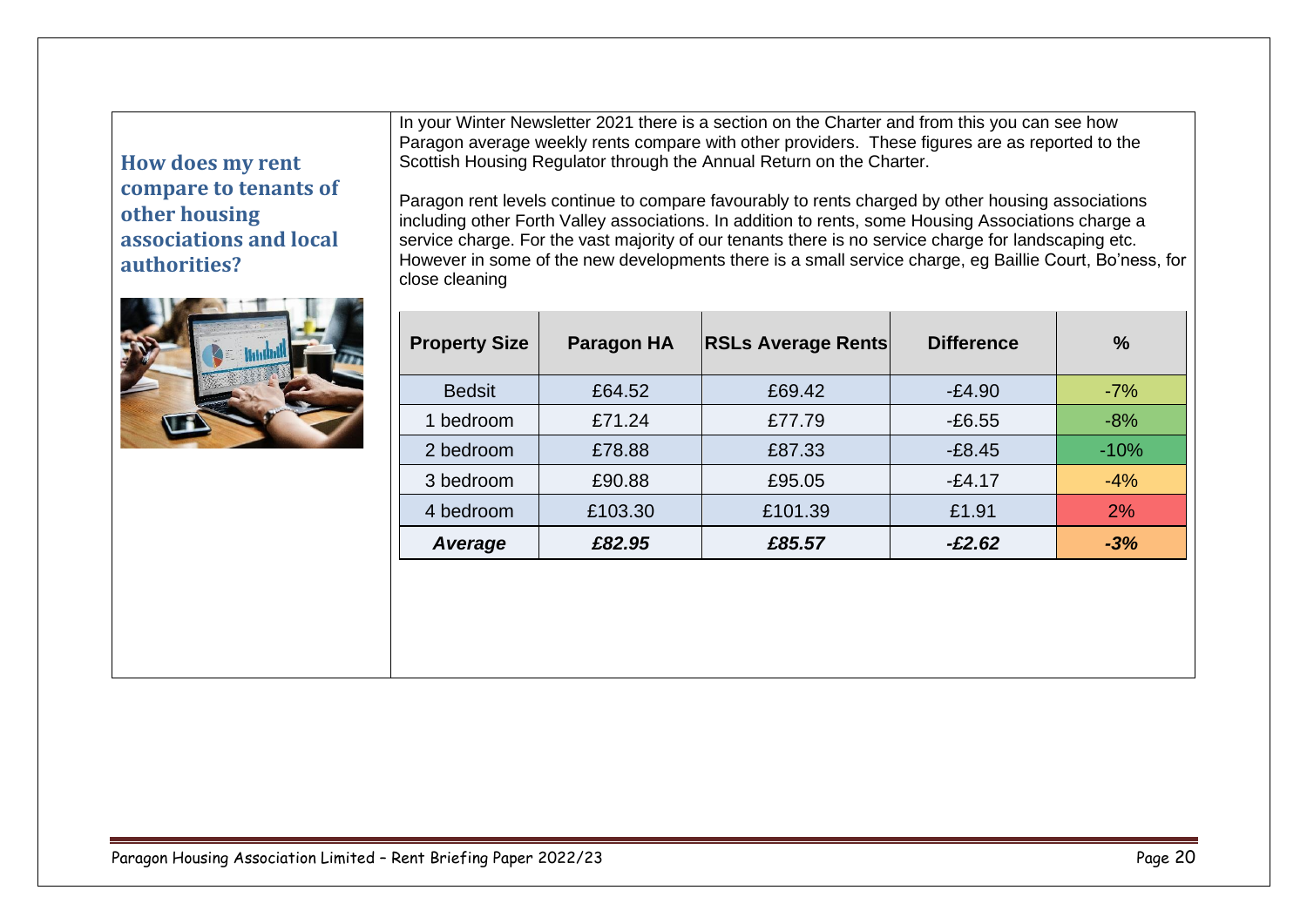## <span id="page-20-0"></span>**How does Paragon know if rents are "affordable" and how can you help if I have problems paying my rent?**



### **AFFORDABILITY AND HIGHER RENT LEVELS**

Affordability is based on the idea that everyone should have access to a warm home that they can afford as the starting point of good health and wellbeing. We appreciate that tenants all have different financial circumstances and obligations.

### **Rents for individuals**

At an individual level we discuss rent payments and obligations with new tenants as they sign up and the Tenancy Management Team are there to help if tenants have problems in paying rent. We publicise this in our newsletters and would urge anyone experiencing difficulties to contact them. They can help with budgeting and benefits advice and looking at options such as moving to a property with a lower rent. We also have a programme in place to improve energy efficiency across the housing stock to cut energy use and so save on fuel consumption.

### **Rents across the housing stock**

This year Arneil Johnston have undertaken an independent review of the Affordability of Paragon Rents as part of the Rent Harmonisation Exercise they are working on. An Affordability Factsheet taken from their initial findings is available on our website.

They use a technique called "equivalisation" to adiust household income to reflect the different resource requirements of different households. Household income is recalculated to take into account differences in household size and composition. Their findings show us that all groups can comfortably afford PHA rents although single tenants in 2 bedroom properties do need to devote a higher percentage of income to rent.

We know that everyone is different and these figures are a generalisation. If you have any problems paying your rent please get in touch with the Tenancy Management team who will try to help.

The majority of properties owned by Paragon were originally built by Scottish Special Housing Association (SSHA which became Scottish Homes) and were mainly purchased by Paragon in four transfers between 1998 and 2002. The rent structure in place reflects the location and amenity of properties and the cost of the acquisition of properties and planned investment.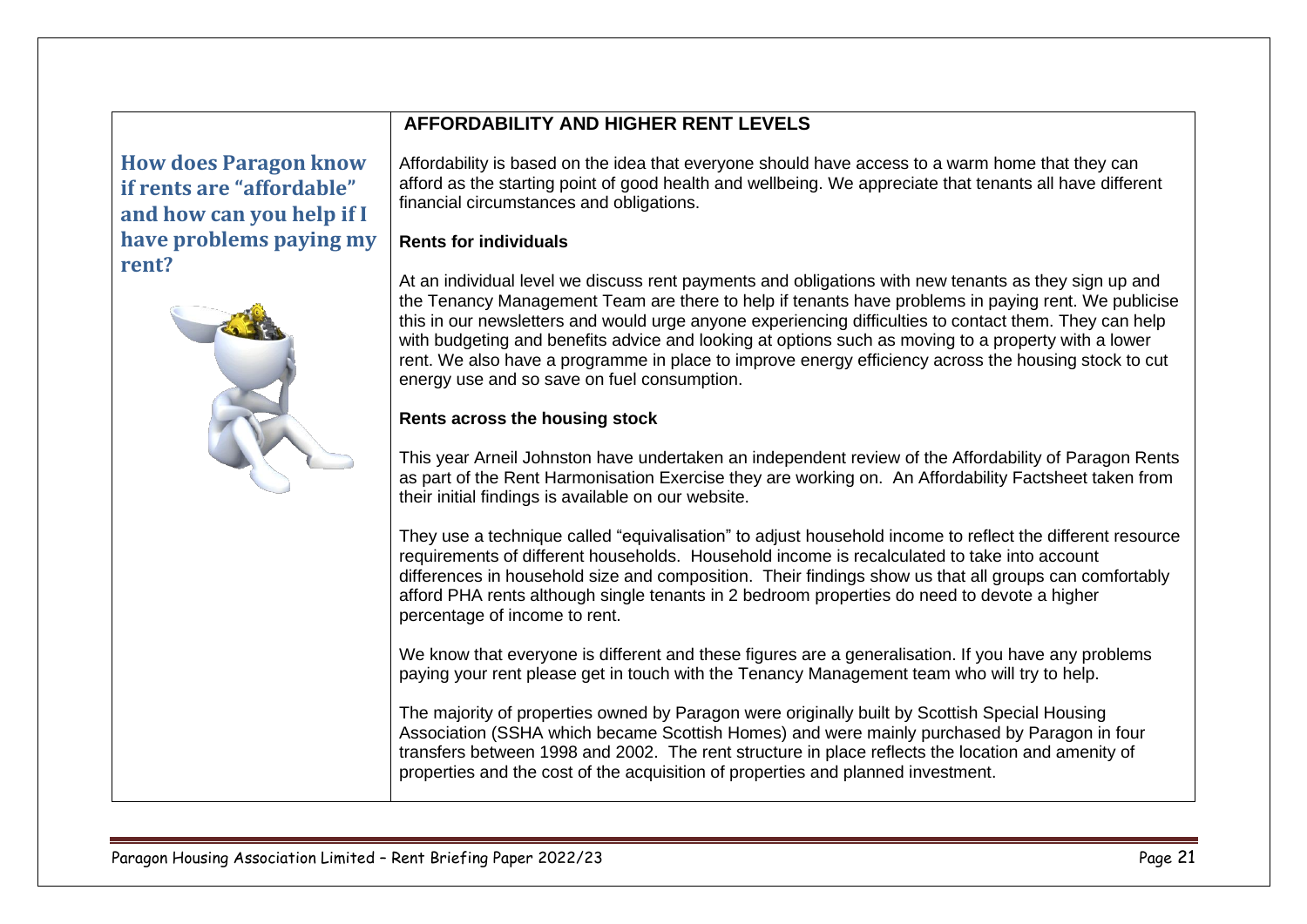| Additionally a number of properties (around 50) were acquired by the Association via the Mortgage to<br>Rent Scheme. Rents for these were set individually taking into account the level of investment required<br>to bring properties up to the Scottish Housing Quality Standard and the cost of acquiring these. The<br>grant structure in place for the Mortgage to Rent schemes means that there is a much higher purchase<br>price for these properties than those acquired by stock transfer and this is reflected in the rent charged.<br>Where we have provided new build properties these rents reflect the project cost and grant levels for it.<br>In both cases affordability is considered but the rents reflect different acquisition routes.<br>At the opposite end of the spectrum we have some properties that have rent levels that could be<br>considered to be low as they are substantially lower than the Scottish Average.<br>Given the above, rents for what appear to be very similar properties may vary but they reflect how we<br>have acquired them and the programme of works involved.<br>The numbers acquired by different routes has grown in recent years and this is one of the reasons we<br>are now undertaking "a rent harmonisation process". This will see us working over a number of years to |
|------------------------------------------------------------------------------------------------------------------------------------------------------------------------------------------------------------------------------------------------------------------------------------------------------------------------------------------------------------------------------------------------------------------------------------------------------------------------------------------------------------------------------------------------------------------------------------------------------------------------------------------------------------------------------------------------------------------------------------------------------------------------------------------------------------------------------------------------------------------------------------------------------------------------------------------------------------------------------------------------------------------------------------------------------------------------------------------------------------------------------------------------------------------------------------------------------------------------------------------------------------------------------------------------------------------------------------------|
| harmonise rent across the stock. We will be consulting on this in the coming year so look out for<br>opportunities to get involved.                                                                                                                                                                                                                                                                                                                                                                                                                                                                                                                                                                                                                                                                                                                                                                                                                                                                                                                                                                                                                                                                                                                                                                                                      |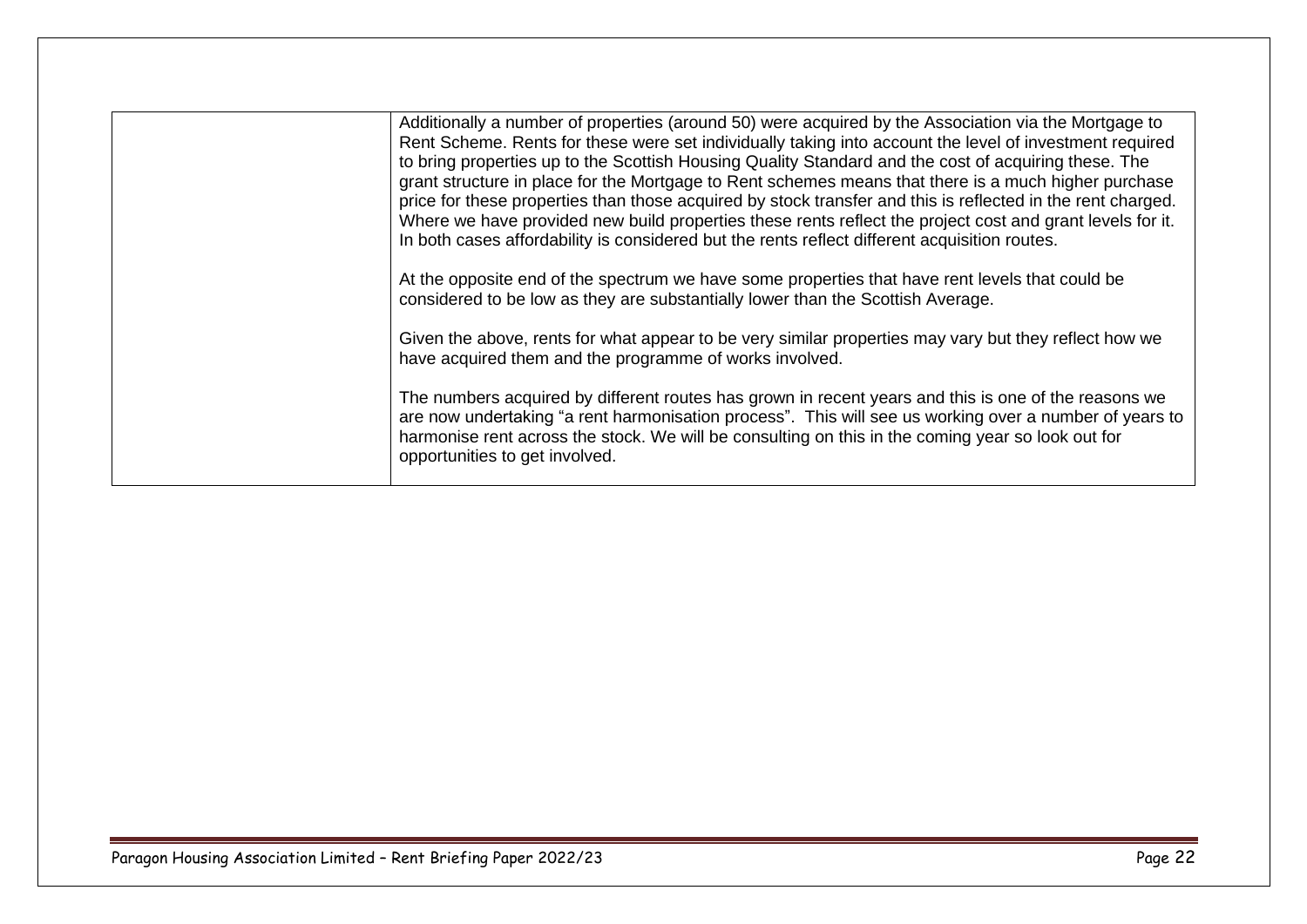<span id="page-22-2"></span><span id="page-22-1"></span><span id="page-22-0"></span>

| <b>Will Paragon still be able</b><br>to carry out<br>improvements and<br>repairs? | If we adopt an increase of less than 3.5% there may have to be some savings on projected expenditure<br>and as noted above it would have a longer term impact too so we would have to look at reducing<br>investment, services or delay some works.                                                                                                                                                                                                                                                                                                                                                                                                                                                                        |
|-----------------------------------------------------------------------------------|----------------------------------------------------------------------------------------------------------------------------------------------------------------------------------------------------------------------------------------------------------------------------------------------------------------------------------------------------------------------------------------------------------------------------------------------------------------------------------------------------------------------------------------------------------------------------------------------------------------------------------------------------------------------------------------------------------------------------|
| <b>How will Paragon fix</b><br>rent increases in future?                          | As part of the rent harmonisation process we will look at how rent increases should be fixed in the future<br>to ensure that the Association can continue to invest in your homes, meet the SHQS, EESSH and<br>maintain a good level of service and meet our other obligations provided we take account of all the<br>considerations when we set the increase.<br>We will continue to inform and consult with you on rent matters and are happy to listen to your views on<br>how we can make that work for you.                                                                                                                                                                                                           |
| <b>Will Paragon continue to</b><br>be financially sound in<br>the future?         | We are not complacent about what we do. We regularly review our financial position and look ahead. We<br>subject to scrutiny and make regular returns to the Scottish Housing Regulator on performance and<br>financial matters.<br>We have produced a summary of our financial position in our Annual Report and we produce Annual<br>Accounts. You can find this on our web site at our Facts and Figures section - here is the link<br>Annual Report & Accounts 2020-21 (paragonha.org.uk)<br>We are of the view that we can successfully deliver services to you into the future, continue to provide<br>homes at affordable rents without excessive rent increases and continue with our investment in your<br>homes. |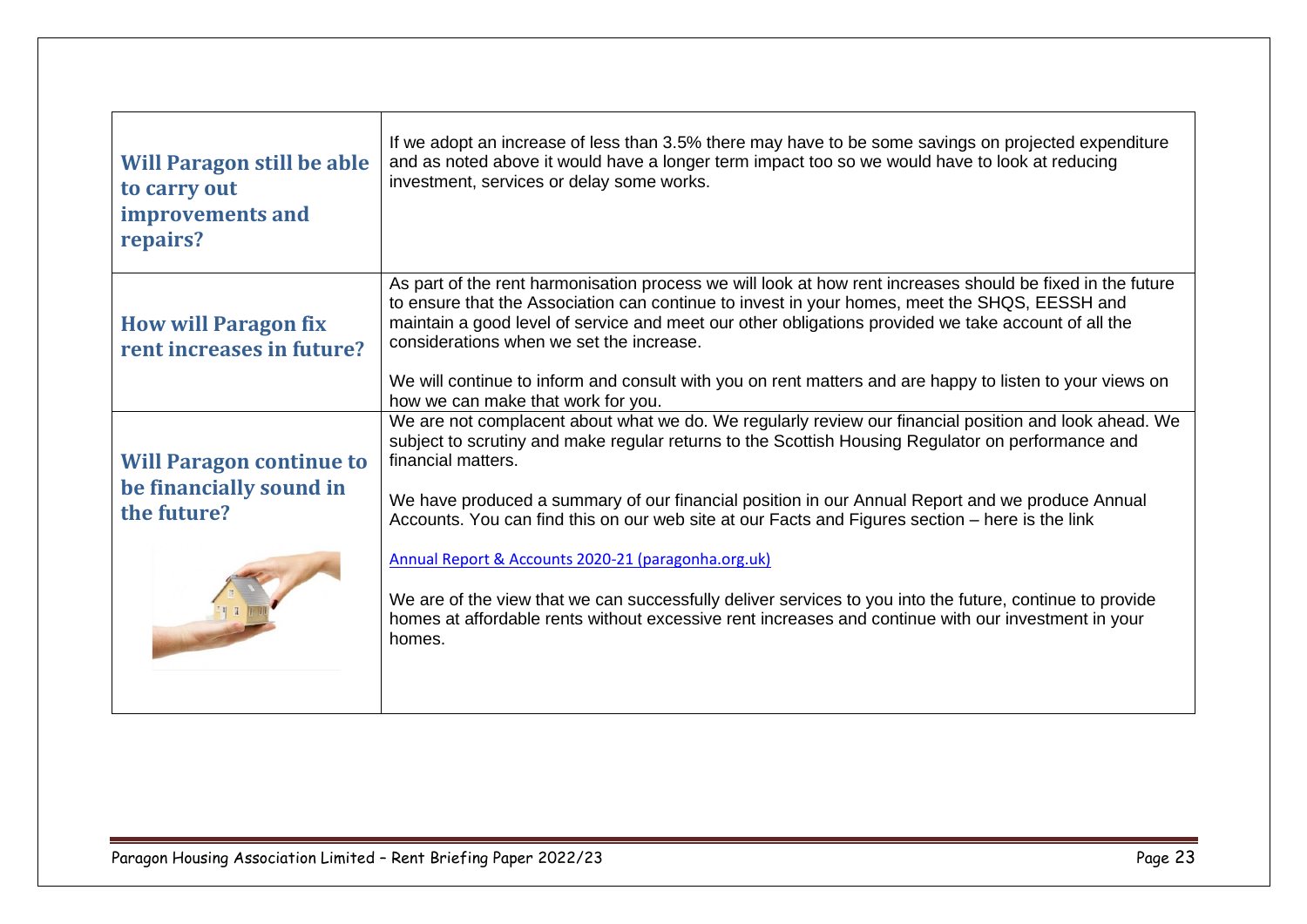<span id="page-23-0"></span>

| <b>What about Value For</b><br><b>Money?</b> | Outcome 13 of the Scottish Housing Charter expects Social landlords to manage all aspects of their<br>businesses so that:<br>Tenants, owners and other customers receive services that provide continually improving value for the<br>rent and other charges they pay.                                                                                                                                                                                                                                           |
|----------------------------------------------|------------------------------------------------------------------------------------------------------------------------------------------------------------------------------------------------------------------------------------------------------------------------------------------------------------------------------------------------------------------------------------------------------------------------------------------------------------------------------------------------------------------|
|                                              | The Sottish Housing Regulator's National Panel of Tenants and Service Users published it's $4th$ Annual<br>Report in March 2017. The report considered views on what value for money means for users of social<br>landlord services. It included a range of factors that contribute to value for money judgements and to<br>what extent service users see these factors as potentially justifying higher rents. Feedback suggests that<br>value for money judgements are influenced by a broad range of factors. |
|                                              | The main drivers on value for money appear to be:                                                                                                                                                                                                                                                                                                                                                                                                                                                                |
|                                              | Rent levels and affordability                                                                                                                                                                                                                                                                                                                                                                                                                                                                                    |
|                                              | Comparability of rents<br>Quality of Services such as Repairs / Maintenance                                                                                                                                                                                                                                                                                                                                                                                                                                      |
|                                              | Capital Investment in Homes                                                                                                                                                                                                                                                                                                                                                                                                                                                                                      |
|                                              | The Size of Annual Rent Increases                                                                                                                                                                                                                                                                                                                                                                                                                                                                                |
|                                              | Feedback from the Panel did not express a clear preference for a single value for money performance<br>indicator but saw value in a range of measures around rent comparability, income remaining after tenants<br>have paid housing costs and tenant satisfaction with rents.                                                                                                                                                                                                                                   |
|                                              | We have been undertaking work around value for money including a void and repairs review with the<br>Tenant Scrutiny Panel and working with Scotland's Housing Network on cost benchmarking. Our most<br>recent feedback from tenants through our ongoing tenant satisfaction "reality checks" shows that around<br>74.1 % of tenants most recently surveyed consider their rent to represent good value for money.                                                                                              |
|                                              |                                                                                                                                                                                                                                                                                                                                                                                                                                                                                                                  |